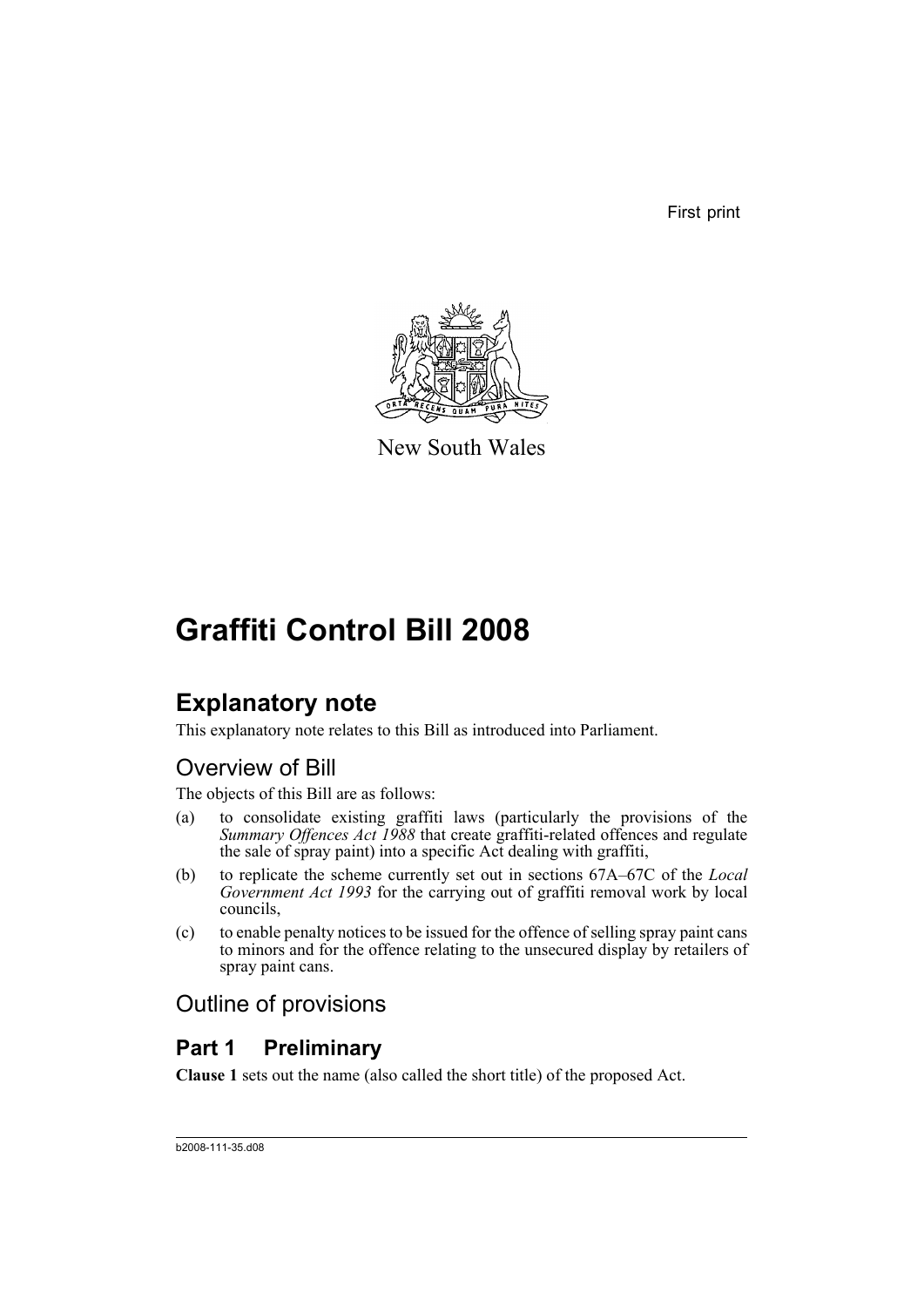Explanatory note

**Clause 2** provides for the commencement of the proposed Act on a day or days to be appointed by proclamation.

**Clause 3** defines certain words and expressions used in the proposed Act. Most of the defined terms are taken from the *Summary Offences Act 1988*. The new definition of *graffiti implement* covers not only spray paint, but also marker pens and other implements (such as etching implements) designed or modified to produce a mark that is not readily removable.

## **Part 2 Graffiti related offences**

**Clause 4** makes it an offence to intentionally damage or deface any premises or other property by means of a graffiti implement. The new offence is based on section 10A of the *Summary Offences Act 1988* which is limited to damage or defacing by means of spray paint only. The maximum penalty remains the same (20 penalty units or imprisonment for 6 months).

**Clause 5** makes it an offence to possess a graffiti implement with the intention that it be used to damage or deface property. The new offence is based on section 10B of the *Summary Offences Act 1988* which is limited to possession of spray paint only. The maximum penalty remains the same (10 penalty units or imprisonment for 3 months).

**Clause 6** replicates the offence under section 9 of the *Summary Offences Act 1988* of putting up posters on premises, or intentionally marking premises with chalk or other material, without the consent of the occupier and so that the poster or marking can be seen from a public place. The maximum penalty remains the same (4 penalty units).

## **Part 3 Sale and confiscation of spray paint cans**

**Clause 7** makes it an offence to sell a spray paint can to a person under the age of 18 years. The new offence replicates section 10C of the *Summary Offences Act 1988* (including the maximum penalty of 10 penalty units).

**Clause 8** makes it an offence for retailers not to properly secure spray paint cans that are displayed in shops. The new offence replicates section 10D of the *Summary Offences Act 1988* (including the maximum penalty of 10 penalty units).

**Clause 9** authorises police officers to confiscate spray paint cans in the possession of minors in public places (unless the possession is for a purpose that is not unlawful). The new provision replicates section 10E of the *Summary Offences Act 1988*.

## **Part 4 Graffiti removal work by local councils**

**Clause 10** provides that certain expressions in the proposed Part have the same meanings as in the *Local Government Act 1993*.

**Clause 11** provides that a local council may, by agreement with the owner or occupier of any private land, carry out graffiti removal work on the land.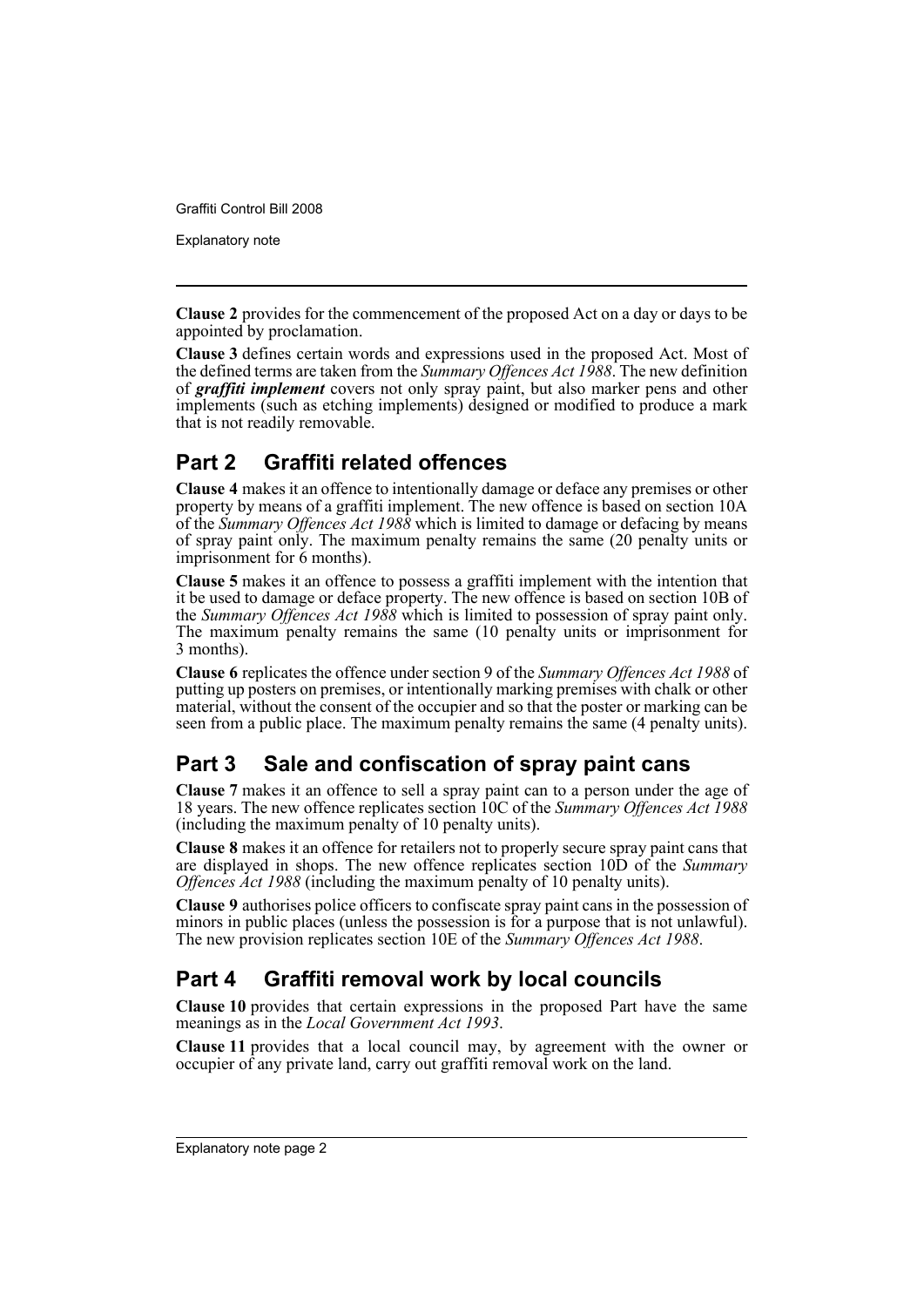Explanatory note

**Clause 12** enables a local council, without the agreement of the owner or occupier of any land, to carry out graffiti removal work on the land if the graffiti concerned is visible from a public place. Any such work may only be carried out from a public place and the local council is to bear the cost of the work and pay compensation for any damage caused in carrying out the work.

**Clause 13** requires a local council to keep a register of the graffiti removal work it carries out in accordance with the proposed Part.

## **Part 5 Miscellaneous**

**Clause 14** provides that it is a defence to a prosecution for an offence under the proposed Act if the act concerned was done with lawful authority.

**Clause 15** enables a court to order a person to perform community service work as an alternative to fining or imprisoning the person for a graffiti-related offence under proposed section 4 or 5.

**Clause 16** enables penalty notices to be issued for the offences under the proposed Act relating to the sale of spray paint cans to minors and the display of spray paint cans by retailers.

**Clause 17** replicates section 13 of the *Summary Offences Act 1988* which provides for a charge to be adjourned or dismissed by a court if particulars relating to the offence concerned are not provided to the defendant.

**Clause 18** enables a court to require a person who is convicted of an offence under the proposed Act to pay for the cost of repairing any damage caused by the act constituting the offence.

**Clause 19** enables the Governor to make regulations for the purposes of the proposed Act.

**Clause 20** provides that proceedings for offences under the proposed Act may be dealt with summarily before the Local Court.

**Clause 21** is a formal provision that gives effect to the savings, transitional and other provisions set out in Schedule 1.

**Clause 22** is a formal provision that gives effect to the amendments to the legislation set out in Schedule 2.

**Clause 23** provides for the review of the proposed Act in 3 years.

### **Schedule 1 Savings, transitional and other provisions**

**Schedule 1** contains savings, transitional and other provisions consequent on the enactment of the proposed Act. In particular, provision is made for the continuation of anything done by a local council under the existing graffiti removal scheme under the *Local Government Act 1993*.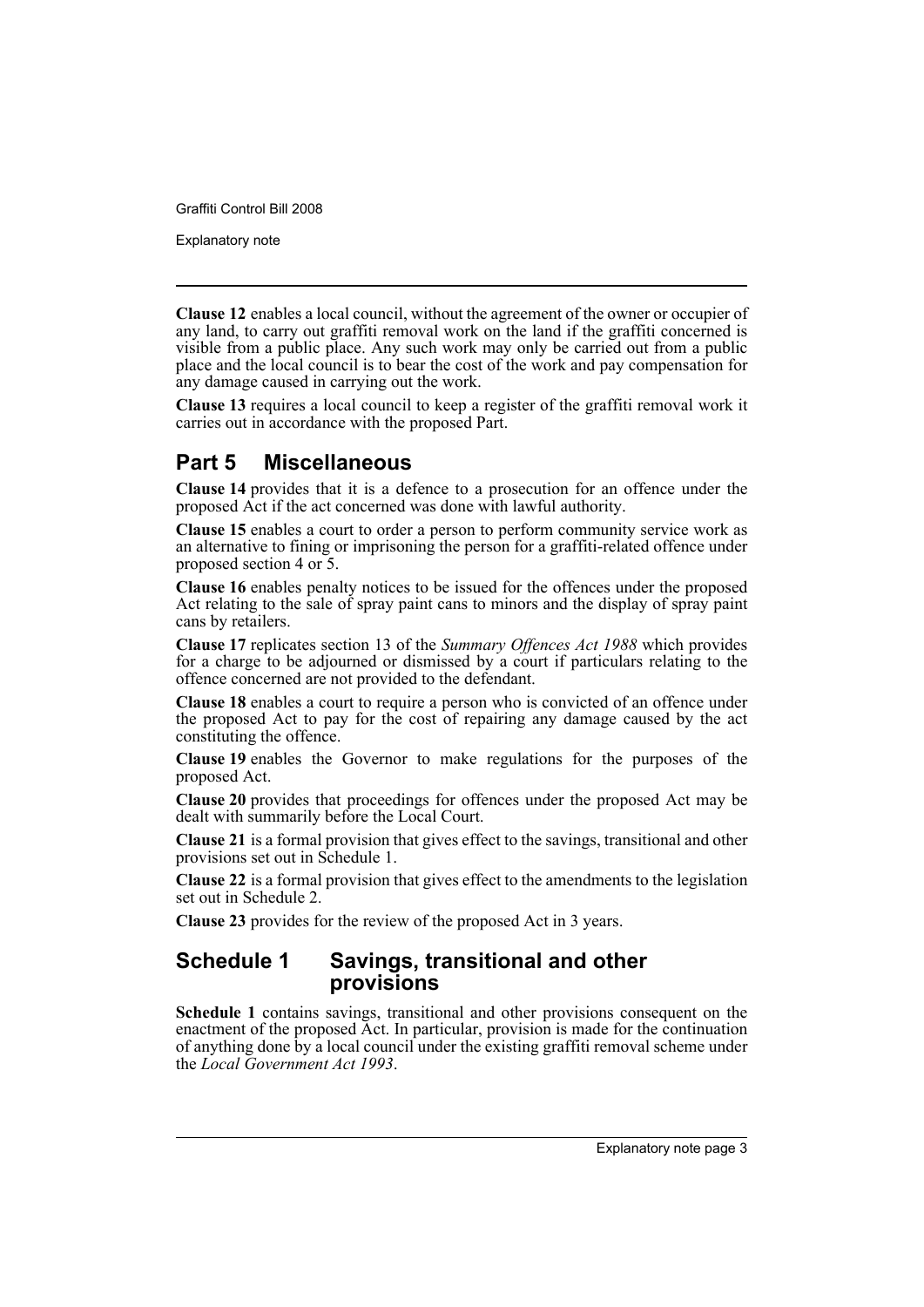Explanatory note

## **Schedule 2 Amendment of other legislation**

**Schedule 2.1** repeals the offence contained in the *Crown Lands (General Reserves) By-law 2006* of defacing Crown reserves with graffiti.

**Schedule 2.2** provides that penalty notices issued under the proposed Act are penalty notices for the purposes of the *Fines Act 1996* and may be enforced in accordance with that Act.

**Schedule 2.3** amends the *Local Government Act 1993* to repeal provisions relating to graffiti removal work carried out by local councils and to make consequential amendments.

**Schedule 2.4** modifies the offence provision under the *Rail Safety (General) Regulation 2003* relating to graffiti and vandalism so that it no longer refers to the defacing of property. However, an authorised officer will be able to direct a person who is damaging or defacing property by means of a graffiti implement on a train or railway land to leave the train or land.

**Schedule 2.5** amends the *Summary Offences Act 1988* to repeal, as a consequence of the proposed Act, provisions relating to graffiti and spray paint cans.

**Schedule 2.6** makes consequential amendments to the *Summary Offences Regulation 2005*.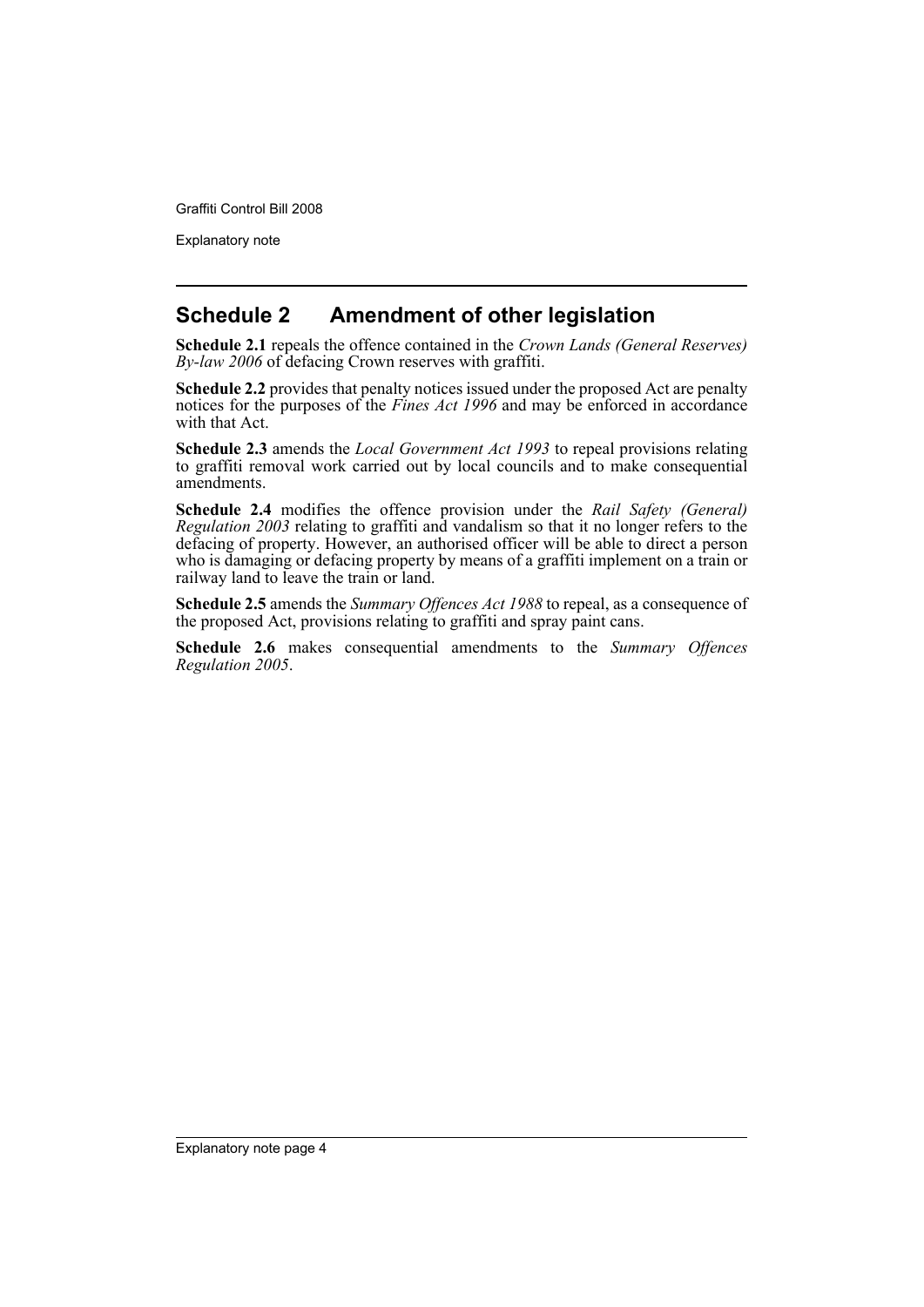First print



New South Wales

# **Graffiti Control Bill 2008**

## **Contents**

|        |                                                                      | Page |
|--------|----------------------------------------------------------------------|------|
| Part 1 | <b>Preliminary</b>                                                   |      |
|        | Name of Act<br>1                                                     | 2    |
|        | 2<br>Commencement                                                    | 2    |
|        | 3<br>Definitions                                                     | 2    |
| Part 2 | <b>Graffiti related offences</b>                                     |      |
|        | Damaging or defacing property by means of graffiti<br>4<br>implement | 3    |
|        | 5<br>Possession of graffiti implement                                | 3    |
|        | 6<br>Posting bills and other marking offences                        | 3    |
| Part 3 | Sale and confiscation of spray paint cans                            |      |
|        | Sale of spray paint cans to persons under 18<br>7                    | 5    |
|        | Unsecured display by retailers of spray paint cans<br>8              | 5    |
|        | 9<br>Confiscation of spray paint cans from minors                    | 6    |
|        |                                                                      |      |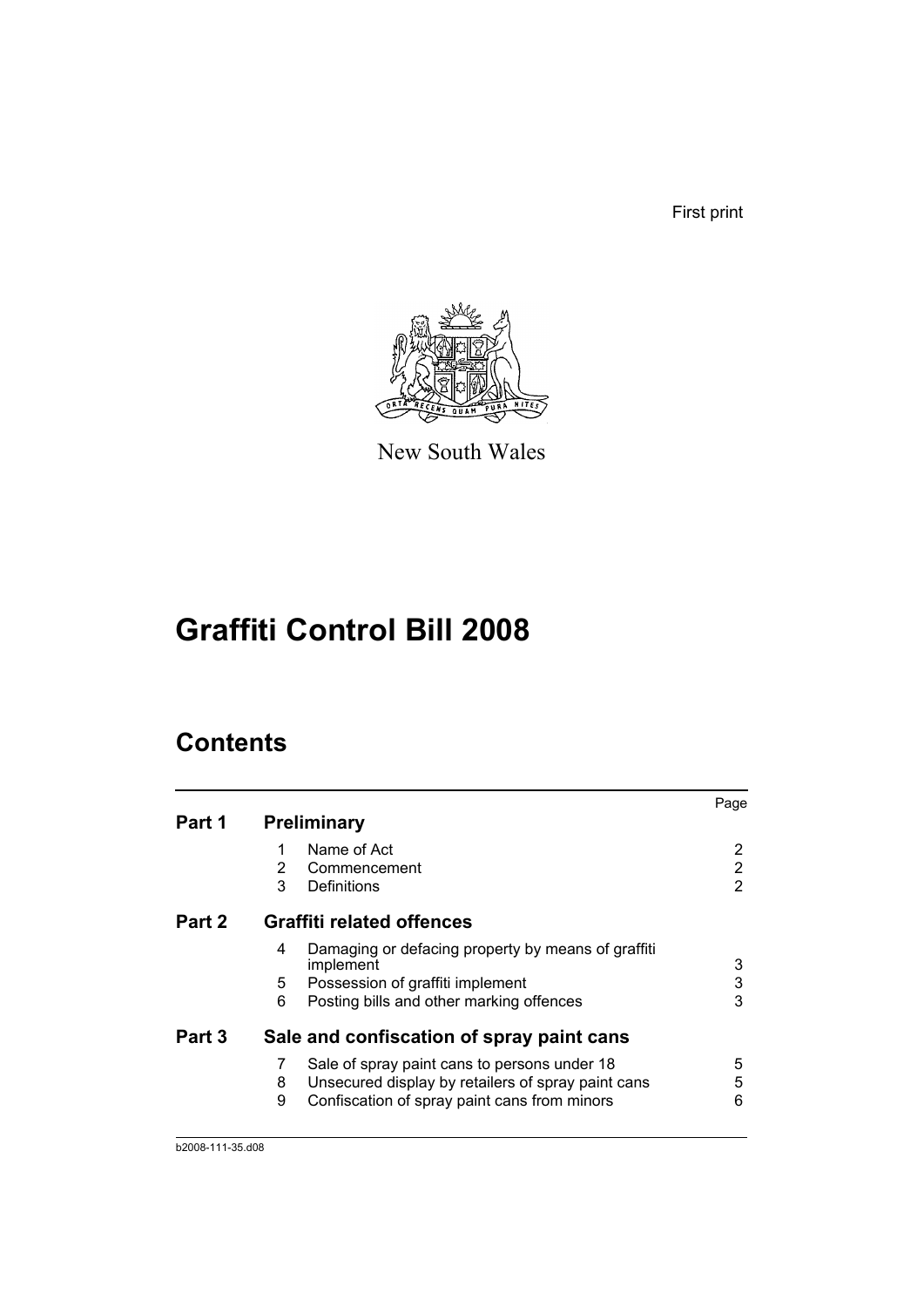**Contents** 

|                   |                 |                                                                                        | Page              |
|-------------------|-----------------|----------------------------------------------------------------------------------------|-------------------|
| Part 4            |                 | Graffiti removal work by local councils                                                |                   |
|                   | 10              | Interpretation                                                                         | 8                 |
|                   | 11              | Graffiti removal work—by agreement with owner or<br>occupier                           | 8                 |
|                   | 12 <sup>2</sup> | Graffiti removal work—without agreement of owner or<br>occupier                        | 8                 |
|                   | 13              | Register of graffiti removal work                                                      | 8                 |
| Part 5            |                 | <b>Miscellaneous</b>                                                                   |                   |
|                   | 14              | General defence                                                                        | 10                |
|                   | 15              | Alternative action to imposing penalty for graffiti offences<br>under sections 4 and 5 | 10                |
|                   | 16              | Penalty notices for offences relating to sale or display of<br>spray paint cans        | 10                |
|                   | 17              | Particulars to be furnished                                                            | 11                |
|                   | 18              | Payment towards cost of repairing damage                                               | 11                |
|                   | 19              | Regulations                                                                            | 12                |
|                   | 20              | Proceedings for offences                                                               | $12 \overline{ }$ |
|                   | 21              | Savings, transitional and other provisions                                             | 12                |
|                   | 22              | Amendment of other legislation                                                         | 12                |
|                   | 23              | Review of Act                                                                          | 12                |
| <b>Schedule 1</b> |                 | Savings, transitional and other provisions                                             | 13                |
| <b>Schedule 2</b> |                 | <b>Amendment of other legislation</b>                                                  | 14                |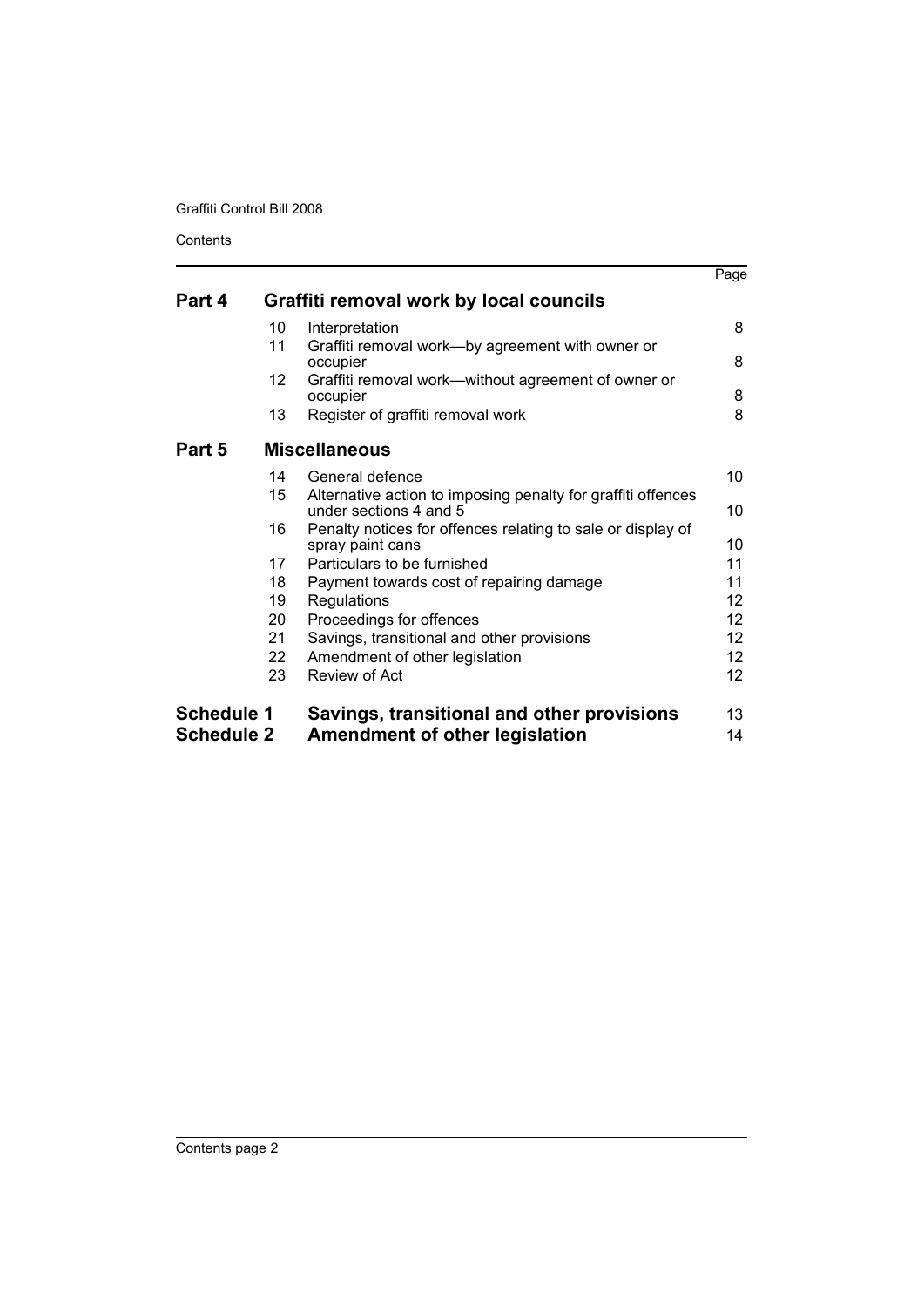

New South Wales

# **Graffiti Control Bill 2008**

No , 2008

## **A Bill for**

An Act with respect to the minimisation and control of graffiti; to amend the *Summary Offences Act 1988* and certain other legislation; and for other purposes.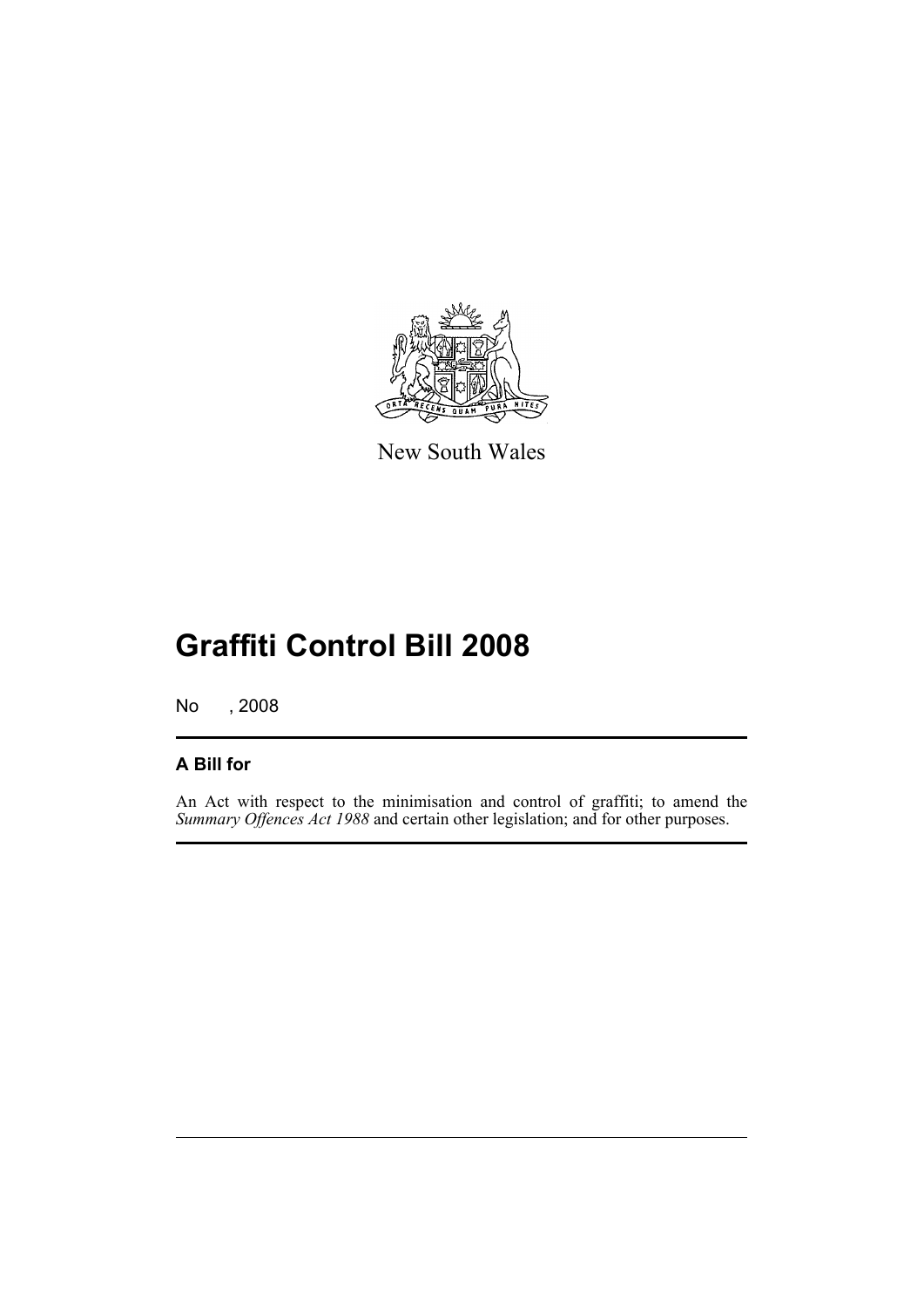#### Clause 1 Graffiti Control Bill 2008

Part 1 Preliminary

<span id="page-7-3"></span><span id="page-7-2"></span><span id="page-7-1"></span><span id="page-7-0"></span>

| The Legislature of New South Wales enacts: |     |                    |                                                                                                                                                                     | $\mathbf{1}$   |
|--------------------------------------------|-----|--------------------|---------------------------------------------------------------------------------------------------------------------------------------------------------------------|----------------|
| Part 1                                     |     |                    | <b>Preliminary</b>                                                                                                                                                  | 2              |
| 1                                          |     | <b>Name of Act</b> |                                                                                                                                                                     | 3              |
|                                            |     |                    | This Act is the Graffiti Control Act 2008.                                                                                                                          | 4              |
| $\mathbf{2}$                               |     |                    | Commencement                                                                                                                                                        | 5              |
|                                            |     |                    | This Act commences on a day or days to be appointed by proclamation.                                                                                                | 6              |
| 3                                          |     | <b>Definitions</b> |                                                                                                                                                                     | $\overline{7}$ |
|                                            | (1) |                    | In this Act:                                                                                                                                                        | 8              |
|                                            |     |                    | <i>graffiti implement</i> means any of the following:                                                                                                               | 9              |
|                                            |     | (a)                | spray paint,                                                                                                                                                        | 10             |
|                                            |     | (b)                | a marker pen,                                                                                                                                                       | 11             |
|                                            |     | (c)                | any implement designed or modified to produce a mark that is not<br>readily removable by wiping or by use of water or detergent.                                    | 12<br>13       |
|                                            |     |                    | <i>premises</i> includes the whole or any part of a structure, building, vehicle,<br>vessel or place, whether built on or not.                                      | 14<br>15       |
|                                            |     |                    | <i>property</i> includes a tree.                                                                                                                                    | 16             |
|                                            |     | pressure.          | spray can includes anything that is made or adapted for use for emitting<br>a liquid or substance and that operates by means of air, gas or vapour                  | 17<br>18<br>19 |
|                                            |     |                    | spray paint includes any liquid or other substance that is designed to<br>stain, mark or corrode and to be applied from a spray can, and includes<br>the spray can. | 20<br>21<br>22 |
|                                            |     |                    | spray paint can means a spray can that contains spray paint.                                                                                                        | 23             |
|                                            |     |                    | <i>vehicle</i> includes:                                                                                                                                            | 24             |
|                                            |     | (a)                | a motor vehicle (whether or not still capable of being driven), and                                                                                                 | 25             |
|                                            |     | (b)                | a train or other vehicle used on a railway or monorail, and                                                                                                         | 26             |
|                                            |     | (c)                | a trailer or anything else constructed to be drawn by a vehicle or<br>animal.                                                                                       | 27<br>28       |
|                                            | (2) |                    | Notes included in this Act do not form part of this Act.                                                                                                            | 29             |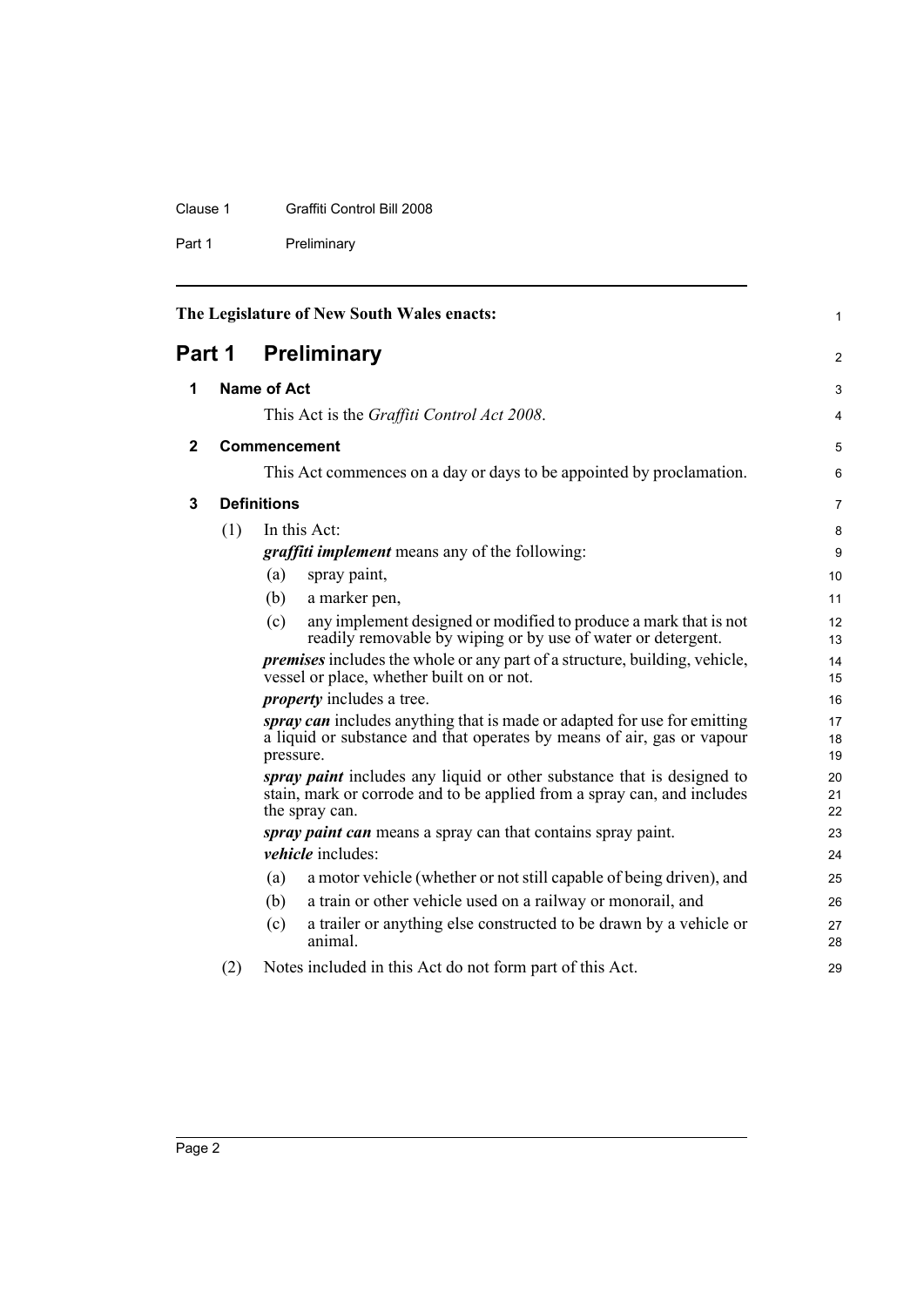Graffiti Control Bill 2008 Clause 4

Graffiti related offences **Part 2** 

1

## <span id="page-8-1"></span><span id="page-8-0"></span>**Part 2 Graffiti related offences**

#### **4 Damaging or defacing property by means of graffiti implement**

(1) A person must not, without reasonable excuse (proof of which lies on the person), intentionally damage or deface any premises or other property by means of any graffiti implement.

Maximum penalty: 20 penalty units or imprisonment for 6 months.

(2) A court that convicts a person of an offence under this section must not sentence the person to imprisonment unless the person has previously been convicted of an offence under this section or section  $\overline{5}$  (or under the corresponding provisions of the *Summary Offences Act 1988* as in force before their repeal by this Act) on so many occasions that the court is satisfied that the person is a serious and persistent offender and is likely to commit such an offence again.

**Note.** The corresponding provisions of the *Summary Offences Act 1988*, before their repeal by this Act, were sections 10A and 10B.

#### <span id="page-8-2"></span>**5 Possession of graffiti implement**

(1) A person must not have any graffiti implement in the person's possession with the intention that it be used to damage or deface premises or other property.

Maximum penalty: 10 penalty units or imprisonment for 3 months.

- (2) A court that convicts a person of an offence under this section must not sentence the person to imprisonment unless the person has previously been convicted of an offence under this section or section 4 (or under the corresponding provisions of the *Summary Offences Act 1988* as in force before their repeal by this Act) on so many occasions that the court is satisfied that the person is a serious and persistent offender and is likely to commit such an offence again.
- (3) If a person is convicted of an offence under this section, the court may, in addition to any other penalty it may impose, make an order that the graffiti implement be forfeited to the Crown, and the graffiti implement is forfeited accordingly.

#### <span id="page-8-3"></span>**6 Posting bills and other marking offences**

A person must not:

- (a) affix a placard or paper on any premises, or
- (b) intentionally mark, by means of chalk, paint or other material, any premises,

so that the placard, paper or marking is within view from a public place, unless the person first obtained the consent, if the premises are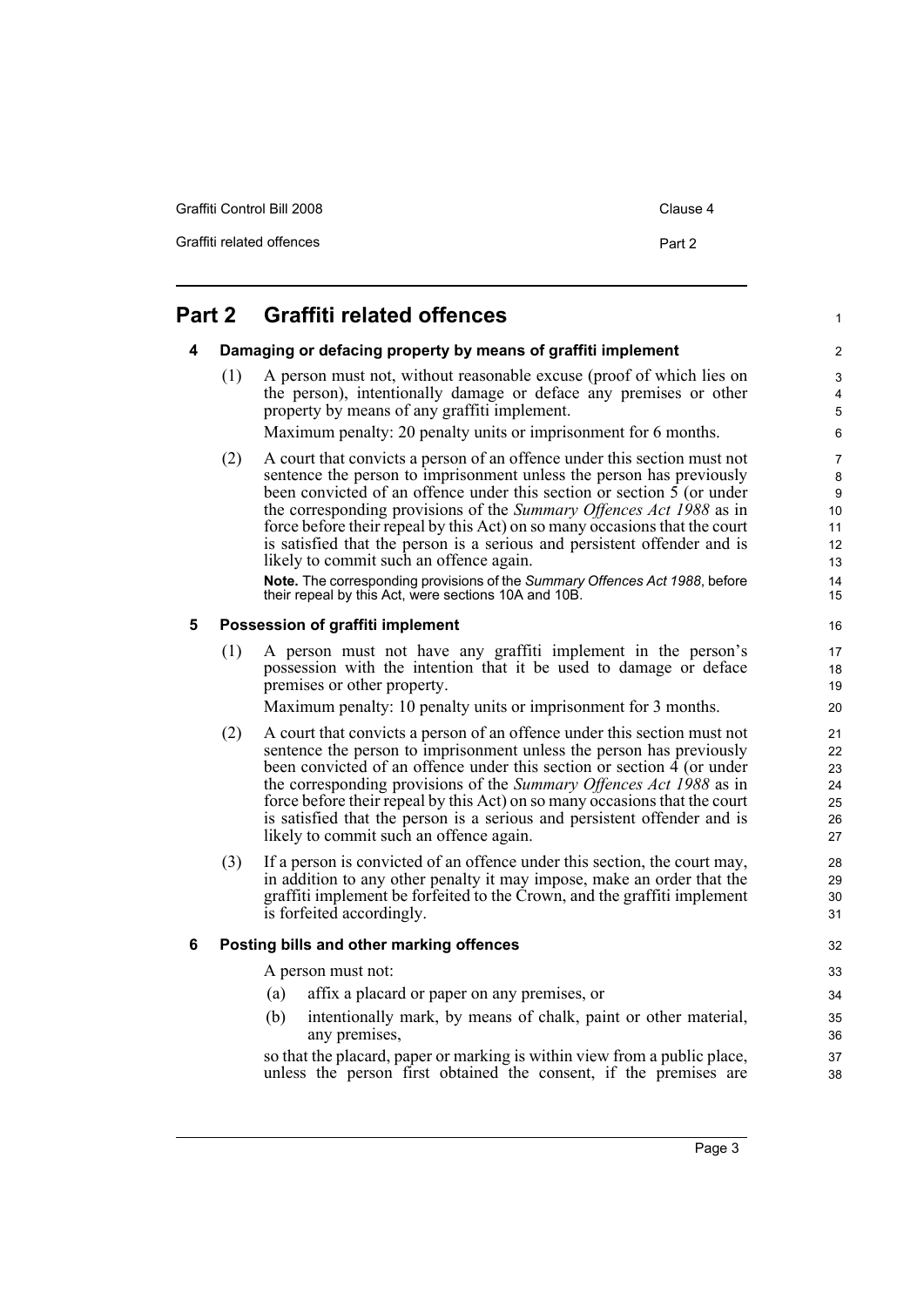#### Clause 6 Graffiti Control Bill 2008

Part 2 Graffiti related offences

occupied, of the occupier or person in charge of the premises or if the premises are unoccupied, of the owner or person in charge of the premises.

Maximum penalty: 4 penalty units.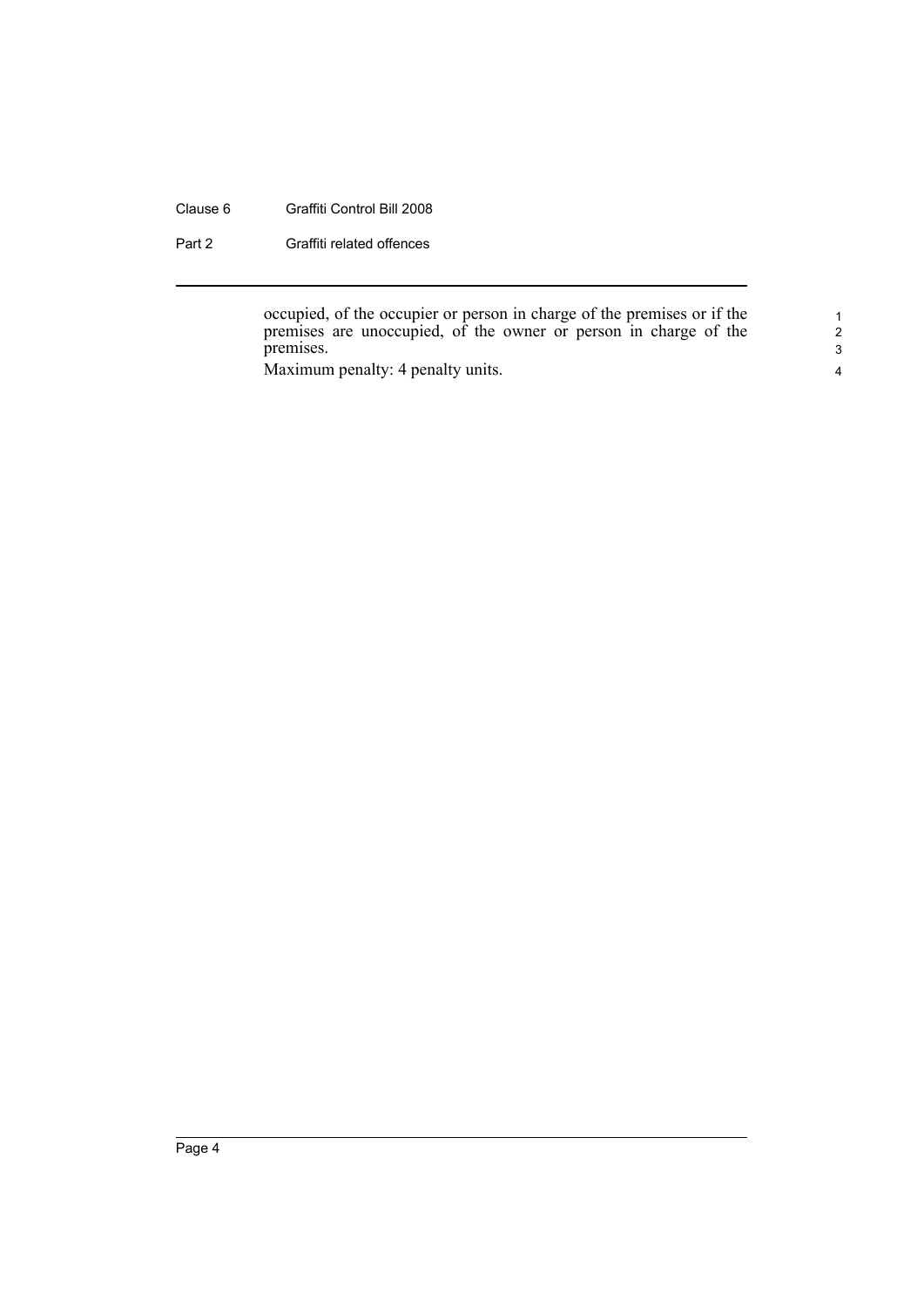| <b>Part 3</b> | Sale and confiscation of spray paint cans |          |
|---------------|-------------------------------------------|----------|
|               | Sale and confiscation of spray paint cans | Part 3   |
|               | Graffiti Control Bill 2008                | Clause 7 |

## <span id="page-10-1"></span><span id="page-10-0"></span>**7 Sale of spray paint cans to persons under 18**

- (1) A person who sells a spray paint can to a person under the age of 18 years is guilty of an offence. Maximum penalty: 10 penalty units.
- (2) It is a defence (proof of which lies on the person selling the spray paint can) to a prosecution for an offence under this section that the person selling the spray paint can believed on reasonable grounds that the person to whom the spray paint can was sold was of or above the age of 18 years.
- (3) If an employee contravenes subsection (1), the employer is taken to have contravened that subsection, whether or not the employee contravened the provision without the employer's authority or contrary to the employer's orders or instructions.
- (4) It is a defence to a prosecution against an employer for such a contravention if it is proved:
	- (a) that the employer had no knowledge of the contravention, and
	- (b) that the employer could not, by the exercise of due diligence, have prevented the contravention.
- (5) An employer may be proceeded against and convicted under subsection  $(1)$  by virtue of subsection  $(3)$  whether or not the employee has been proceeded against or convicted under subsection (1).
- (6) The regulations may provide that this section does not apply to or in relation to any specified class or description of spray paint can.

#### <span id="page-10-2"></span>**8 Unsecured display by retailers of spray paint cans**

- (1) The occupier of any shop from which spray paint cans are sold must not display any such can in any part of the shop to which members of the public are permitted access unless the can is properly secured in accordance with subsection (2). Maximum penalty: 10 penalty units. (2) A spray paint can is properly secured if it is displayed: (a) in a locked cabinet, or
	- (b) within or behind a counter in such a manner that members of the public are not able to gain access to the can without the assistance of the occupier or an employee or agent of the occupier, or 32 33 34 35
	- (c) in any other manner prescribed by the regulations.

1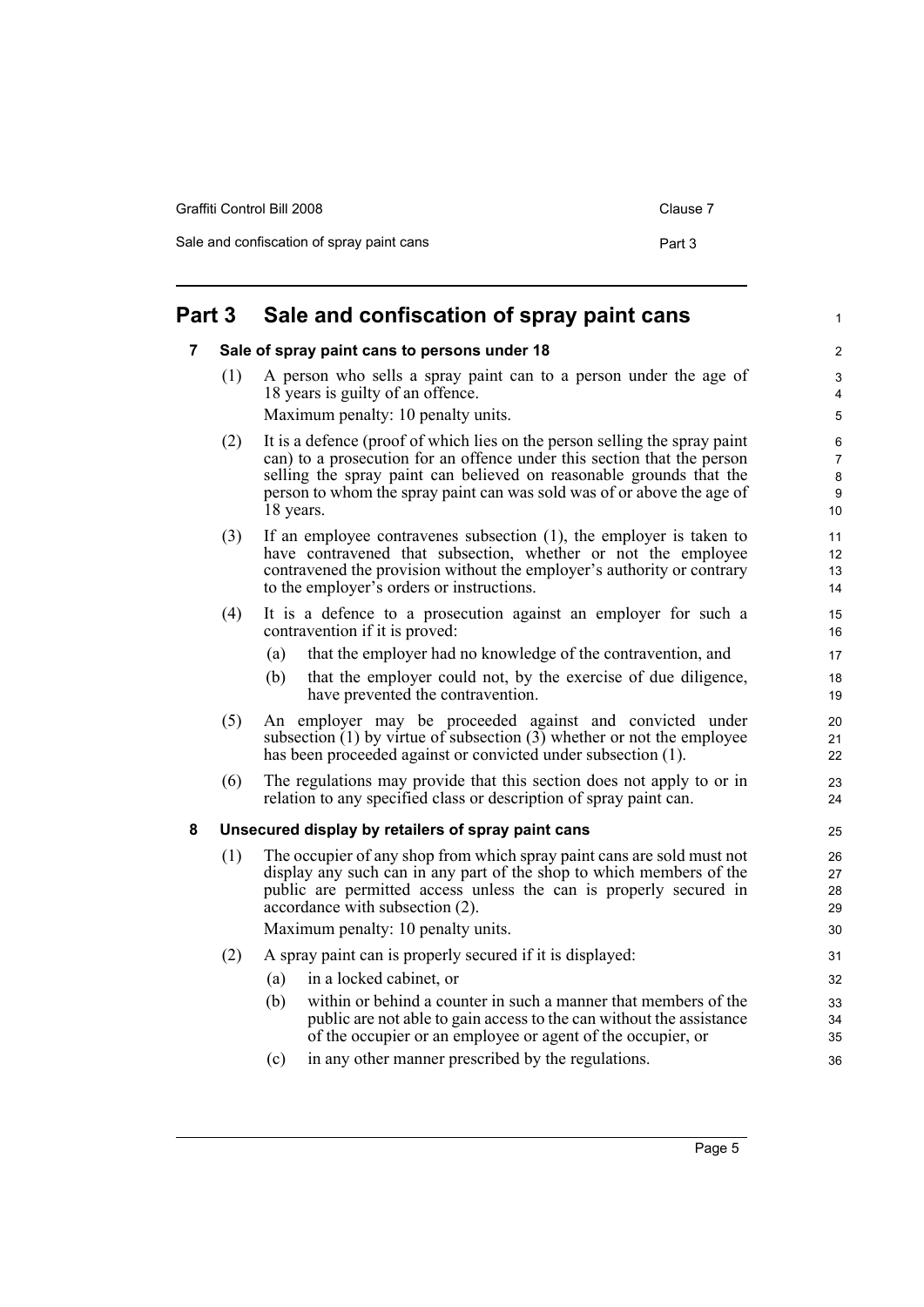#### Clause 9 Graffiti Control Bill 2008

<span id="page-11-0"></span>

| Part 3 |     |     | Sale and confiscation of spray paint cans                                                                                                                                                                                                                                                                                                                                                                           |                                                   |
|--------|-----|-----|---------------------------------------------------------------------------------------------------------------------------------------------------------------------------------------------------------------------------------------------------------------------------------------------------------------------------------------------------------------------------------------------------------------------|---------------------------------------------------|
|        | (3) |     | The regulations may provide that this section does not apply to or in<br>relation to any specified class or description of spray paint can.                                                                                                                                                                                                                                                                         | $\mathbf 1$<br>$\overline{2}$                     |
|        | (4) |     | The Minister is to review the operation of this section (including the<br>corresponding provision of the Summary Offences Act 1988 as in force<br>before its repeal by this Act) as soon as possible after the period of<br>12 months following the date of commencement of this section.<br>Note. The corresponding provision of the Summary Offences Act 1988, before<br>its repeal by this Act, was section 10D. | 3<br>4<br>$\mathbf 5$<br>6<br>$\overline{7}$<br>8 |
|        | (5) |     | In this section:                                                                                                                                                                                                                                                                                                                                                                                                    | 9                                                 |
|        |     |     | <i>display</i> includes store or keep.                                                                                                                                                                                                                                                                                                                                                                              | 10                                                |
|        |     |     | <i>occupier</i> , in relation to a shop, means:                                                                                                                                                                                                                                                                                                                                                                     | 11                                                |
|        |     | (a) | a person who has the right to occupy the shop to the exclusion of<br>the owner, or                                                                                                                                                                                                                                                                                                                                  | 12<br>13                                          |
|        |     | (b) | the person who is the owner of the shop if there is no person with<br>a right to occupy the shop to the exclusion of the owner.                                                                                                                                                                                                                                                                                     | 14<br>15                                          |
|        |     |     | sell includes offer for sale or expose for sale.                                                                                                                                                                                                                                                                                                                                                                    | 16                                                |
|        |     |     | <i>shop</i> includes any retail premises.                                                                                                                                                                                                                                                                                                                                                                           | 17                                                |
| 9      |     |     | Confiscation of spray paint cans from minors                                                                                                                                                                                                                                                                                                                                                                        | 18                                                |
|        | (1) |     | A police officer may seize a spray paint can in the possession of a<br>person in a public place if the officer suspects on reasonable grounds<br>that the person is under the age of 18 years, unless the person satisfies<br>the officer that the person has the spray paint can in his or her possession<br>for a purpose that is not unlawful.                                                                   | 19<br>20<br>21<br>22<br>23                        |
|        | (2) |     | A spray paint can may be seized from a person under this section<br>whether or not the person has been or is to be charged with any offence<br>in connection with the person's possession of the spray paint can.                                                                                                                                                                                                   | 24<br>25<br>26                                    |
|        | (3) |     | A spray paint can seized under this section is forfeited to the Crown.                                                                                                                                                                                                                                                                                                                                              | 27                                                |
|        | (4) |     | The regulations may make provision for or with respect to:                                                                                                                                                                                                                                                                                                                                                          | 28                                                |
|        |     | (a) | the procedure to be followed as regards the seizure of spray paint<br>cans under this section and the procedure to be followed after<br>their seizure, and                                                                                                                                                                                                                                                          | 29<br>30<br>31                                    |
|        |     | (b) | without limiting paragraph (a), prescribing the circumstances in<br>which and the procedure by which spray paint cans seized under<br>this section are to be returned and providing for the jurisdiction<br>of a court to order their return.                                                                                                                                                                       | 32<br>33<br>34<br>35                              |
|        | (5) |     | In this section:                                                                                                                                                                                                                                                                                                                                                                                                    | 36                                                |
|        |     |     | <i>public place</i> means:                                                                                                                                                                                                                                                                                                                                                                                          | 37                                                |
|        |     | (a) | a place (whether or not covered by water), or                                                                                                                                                                                                                                                                                                                                                                       | 38                                                |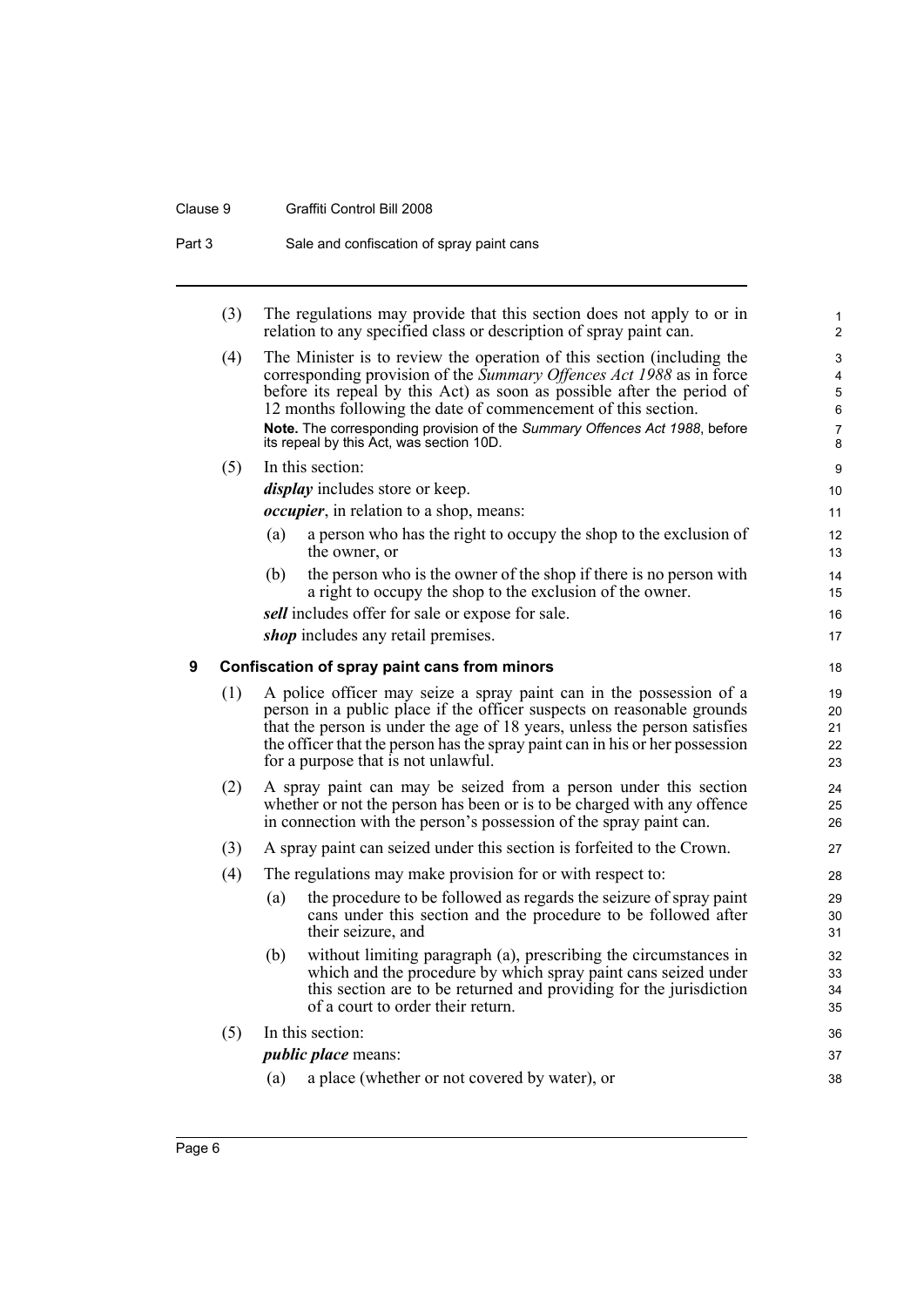| Graffiti Control Bill 2008                | Clause 9 |
|-------------------------------------------|----------|
| Sale and confiscation of spray paint cans | Part 3   |

## (b) a part of premises,

| that is open to the public, or is used by the public whether or not on       |
|------------------------------------------------------------------------------|
| payment of money or other consideration, whether or not the place or         |
| part is ordinarily so open or used and whether or not the public to whom     |
| it is open consists only of a limited class of persons, but does not include |
| the premises of a school or other educational establishment.                 |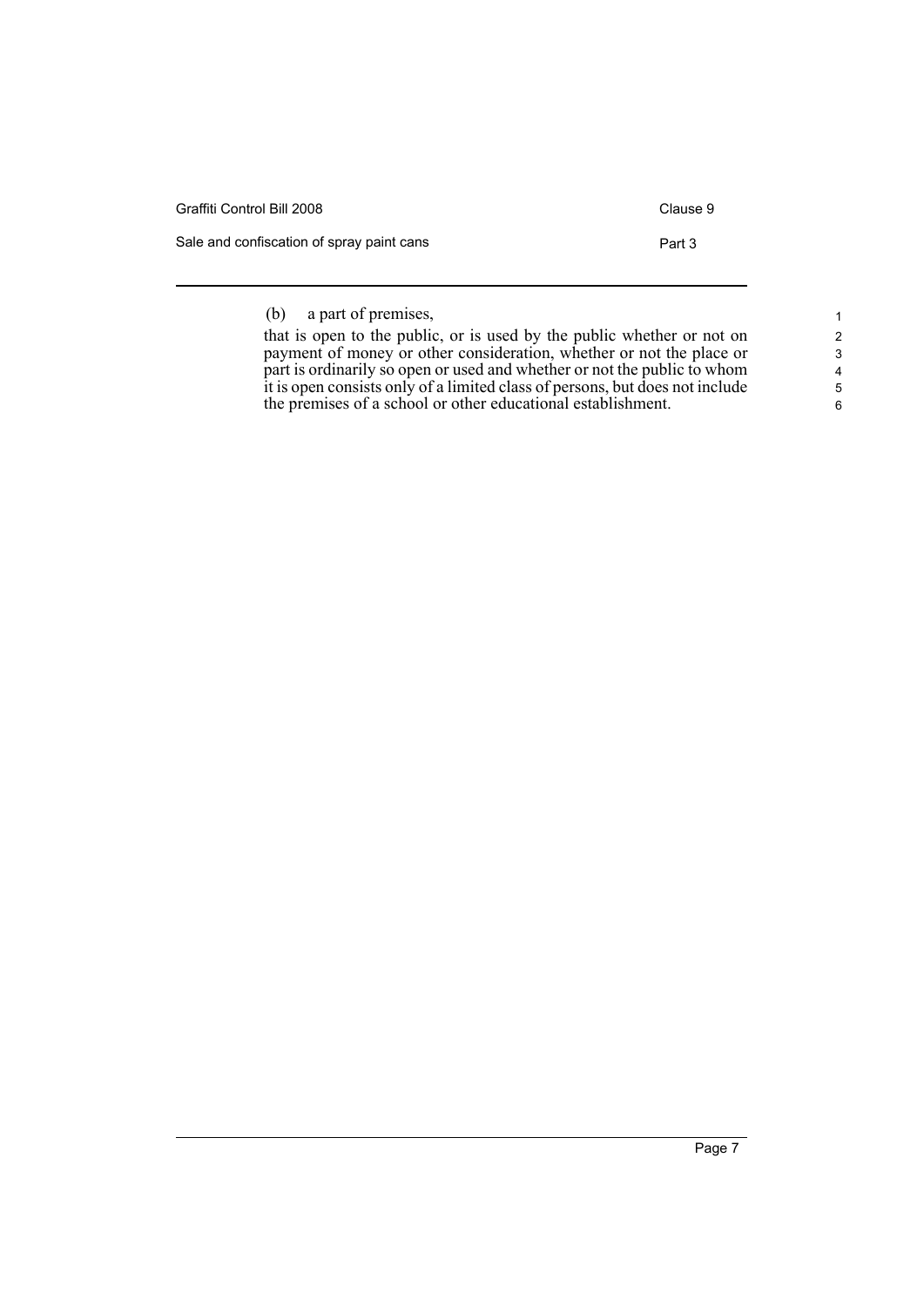#### Clause 10 Graffiti Control Bill 2008

Part 4 **Graffiti removal work by local councils** 

<span id="page-13-4"></span><span id="page-13-3"></span><span id="page-13-2"></span><span id="page-13-1"></span><span id="page-13-0"></span>

| Part 4 |     | Graffiti removal work by local councils                                                                                                                                                                                                  | 1                    |
|--------|-----|------------------------------------------------------------------------------------------------------------------------------------------------------------------------------------------------------------------------------------------|----------------------|
| 10     |     | Interpretation                                                                                                                                                                                                                           | $\mathbf{2}$         |
|        |     | In this Part, <i>occupier</i> , <i>owner</i> , <i>private land</i> and <i>public place</i> have the<br>same meanings as in the <i>Local Government Act 1993</i> .                                                                        | 3<br>4               |
| 11     |     | Graffiti removal work-by agreement with owner or occupier                                                                                                                                                                                | 5                    |
|        |     | A local council may, by agreement with the owner or occupier of any<br>private land, carry out graffiti removal work on the land.                                                                                                        | 6<br>$\overline{7}$  |
| 12     |     | Graffiti removal work-without agreement of owner or occupier                                                                                                                                                                             | 8                    |
|        | (1) | A local council may, without the agreement of the owner or occupier of<br>any land, carry out graffiti removal work to property on that land if the<br>graffiti concerned is visible from a public place.                                | 9<br>10<br>11        |
|        | (2) | The graffiti removal work referred to in subsection (1) may only be<br>carried out from a public place.                                                                                                                                  | 12<br>13             |
|        | (3) | The local council concerned is to bear the cost of graffiti removal work<br>referred to in subsection (1).                                                                                                                               | 14<br>15             |
|        | (4) | If a local council carries out graffiti removal work in accordance with<br>this section, the council must, within a reasonable period, give the<br>owner or occupier of the land concerned written notice that the work has<br>occurred. | 16<br>17<br>18<br>19 |
|        | (5) | A local council must pay compensation for any damage caused by the<br>council in carrying out graffiti removal work in accordance with this<br>section.                                                                                  | 20<br>21<br>22       |
|        |     | Note. Section 730 of the Local Government Act 1993 provides for the resolution<br>of claims for compensation relating to damage under this section in cases of<br>dispute between the person claiming the compensation and the council.  | 23<br>24<br>25       |
| 13     |     | Register of graffiti removal work                                                                                                                                                                                                        | 26                   |
|        | (1) | A local council must keep a register of graffiti removal work carried out<br>in accordance with this Part.                                                                                                                               | 27<br>28             |
|        | (2) | The register is to specify in respect of each incidence of graffiti removal<br>work carried out:                                                                                                                                         | 29<br>30             |
|        |     | the owner or occupier of the premises on which the graffiti was<br>(a)<br>situated, and                                                                                                                                                  | 31<br>32             |
|        |     | the nature of the work carried out, and<br>(b)                                                                                                                                                                                           | 33                   |
|        |     | (c)<br>the actual cost, or an estimate of the cost at current market rates,<br>of carrying out the work, and                                                                                                                             | 34<br>35             |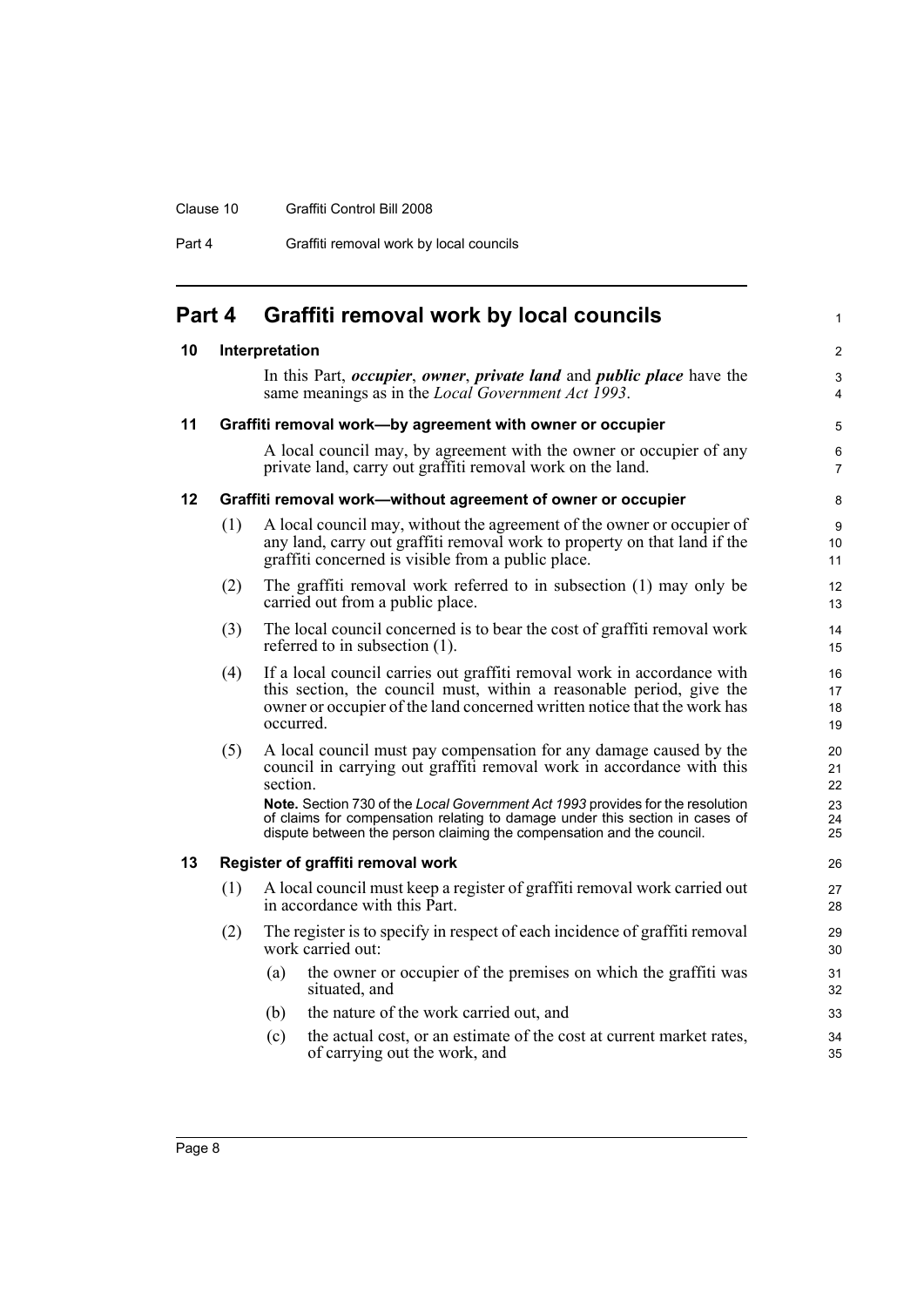| Graffiti Control Bill 2008              | Clause 13 |
|-----------------------------------------|-----------|
| Graffiti removal work by local councils | Part 4    |
|                                         |           |

(d) in the case of graffiti removal work carried out in accordance with section 11—the actual amount charged by the local council for carrying out the work.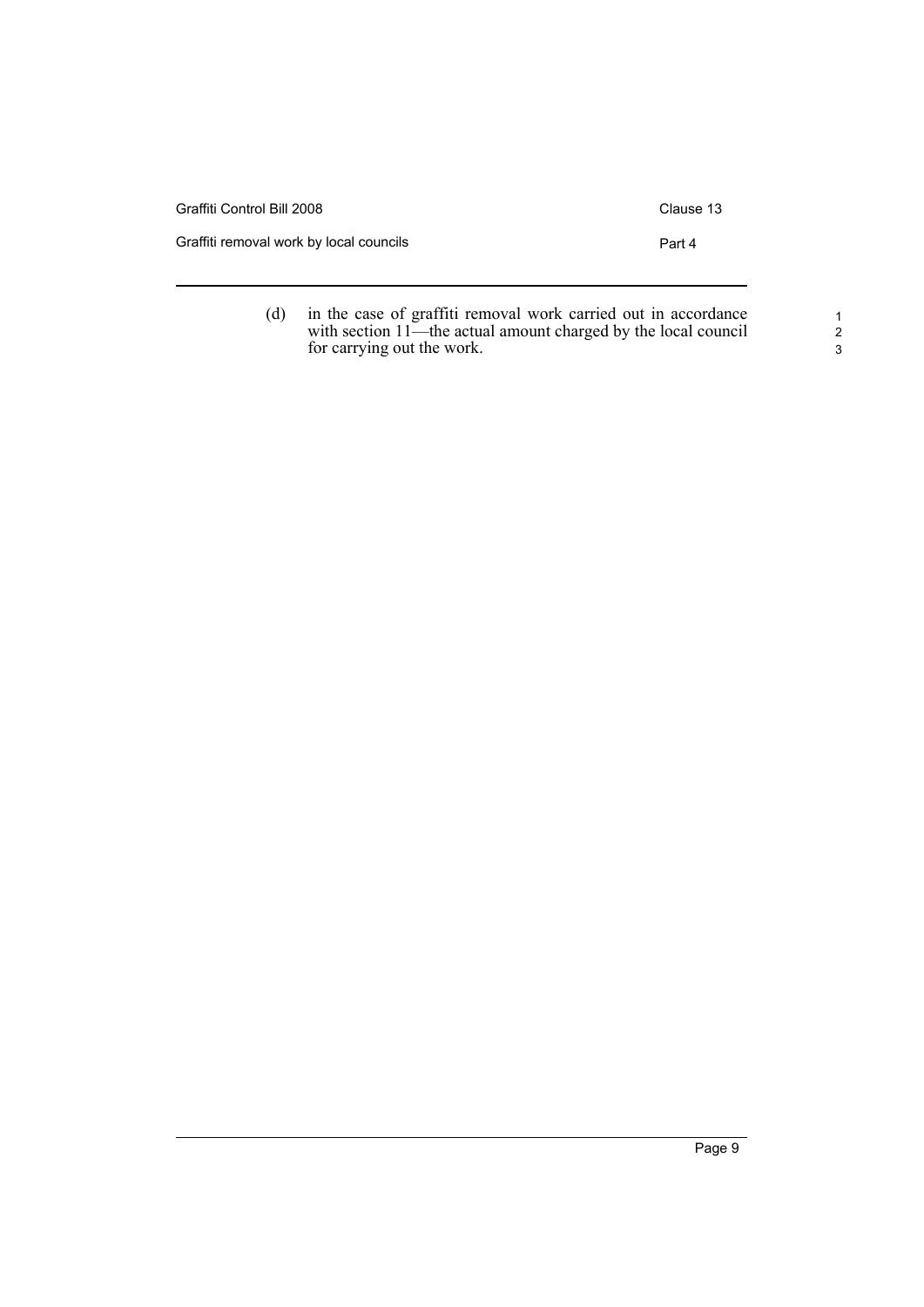#### Clause 14 Graffiti Control Bill 2008

Part 5 Miscellaneous

### <span id="page-15-0"></span>**Part 5 Miscellaneous**

#### <span id="page-15-1"></span>**14 General defence**

It is a sufficient defence to a prosecution for an offence under this Act if the defendant satisfies the court that the act complained of in the information for the offence was done with lawful authority.

1

#### <span id="page-15-2"></span>**15 Alternative action to imposing penalty for graffiti offences under sections 4 and 5**

A court may, instead of imposing a fine on a person or sentencing the person to imprisonment for an offence under section 4 (Damaging or defacing property by means of graffiti implement) or 5 (Possession of graffiti implement):

- (a) make an order under section 8 (1) of the *Crimes (Sentencing Procedure) Act 1999* directing the person to perform community service work, being an order containing a recommendation of the kind referred to in section 91 of that Act, or
- (b) make an order under section 5 of the *Children (Community Service Orders) Act 1987* requiring the person to perform community service work, being an order containing a recommendation of the kind referred to in section 5 (1A) of that Act,

as the case requires.

#### <span id="page-15-3"></span>**16 Penalty notices for offences relating to sale or display of spray paint cans**

- (1) An authorised officer may serve a penalty notice on a person if it appears to the officer that the person has committed an offence under section 7 (Sale of spray paint cans to persons under 18) or 8 (Unsecured display by retailers of spray paint cans).
- (2) A penalty notice is a notice to the effect that, if the person served does not wish to have the matter determined by a court, the person can pay, within the time and to the person specified in the notice, the amount of the penalty prescribed by the regulations for the offence if dealt with under this section.
- (3) A penalty notice may be served personally or by post.
- (4) If the amount prescribed by the regulations for an alleged offence under section 7 or 8 is paid under this section, no person is liable to any further proceedings for the alleged offence.
- (5) Any such amount prescribed by the regulations for an offence under section 7 or 8 is not to exceed the maximum amount of penalty that could be imposed for the offence by a court.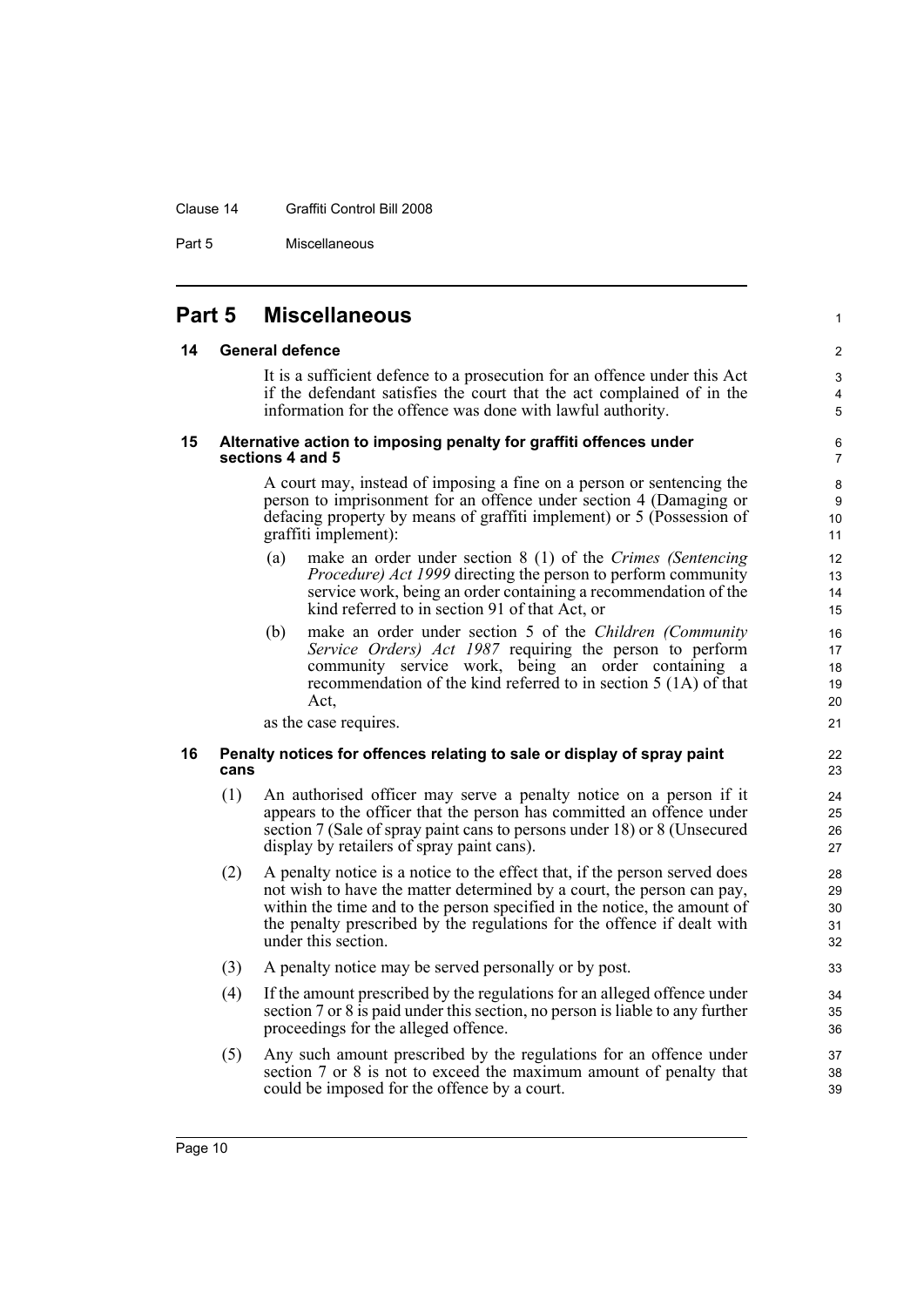Graffiti Control Bill 2008 Clause 17

<span id="page-16-1"></span><span id="page-16-0"></span>L.

|    | (6) | Payment under this section is not to be regarded as an admission of<br>liability for the purpose of, and does not in any way affect or prejudice,<br>any civil claim, action or proceeding arising out of the same occurrence.                                                                    | $\mathbf 1$<br>$\overline{c}$<br>3 |  |
|----|-----|---------------------------------------------------------------------------------------------------------------------------------------------------------------------------------------------------------------------------------------------------------------------------------------------------|------------------------------------|--|
|    | (7) | This section does not limit the operation of any other provision of, or<br>made under, this or any other Act relating to proceedings that may be<br>taken in respect of offences.                                                                                                                 | $\overline{4}$<br>5<br>6           |  |
|    | (8) | In this section, <i>authorised officer</i> means:                                                                                                                                                                                                                                                 | 7                                  |  |
|    |     | a police officer, or<br>(a)                                                                                                                                                                                                                                                                       | 8                                  |  |
|    |     | (b)<br>a person of a class prescribed by the regulations as a class of<br>person who may issue penalty notices under this section.                                                                                                                                                                | 9<br>10                            |  |
| 17 |     | <b>Particulars to be furnished</b>                                                                                                                                                                                                                                                                | 11                                 |  |
|    | (1) | If a defendant charged with an offence under this Act:                                                                                                                                                                                                                                            | 12                                 |  |
|    |     | has requested the informant to furnish to the defendant<br>(a)<br>reasonable particulars of the behaviour or conduct the subject of<br>the charge, and                                                                                                                                            | 13<br>14<br>15                     |  |
|    |     | the informant, or some person on his or her behalf, has not so<br>(b)<br>furnished those particulars,                                                                                                                                                                                             | 16<br>17                           |  |
|    |     | the court before which the defendant is charged is to adjourn the charge<br>pending the furnishing of those particulars or may dismiss the charge.                                                                                                                                                | 18<br>19                           |  |
|    | (2) | If, at the hearing of a charge for an offence referred to in subsection $(1)$ :                                                                                                                                                                                                                   | 20                                 |  |
|    |     | the evidence discloses behaviour or conduct that constitutes such<br>(a)<br>an offence, and                                                                                                                                                                                                       | 21<br>22                           |  |
|    |     | that behaviour or conduct is different from the behaviour or<br>(b)<br>conduct of which particulars have been given to the defendant<br>under subsection $(\bar{1})$ ,                                                                                                                            | 23<br>24<br>25                     |  |
|    |     | the court may, on the application of the defendant and if it is of the<br>opinion that the defendant was deceived by those particulars, adjourn<br>the hearing on such terms as it thinks fit.                                                                                                    | 26<br>27<br>28                     |  |
| 18 |     | Payment towards cost of repairing damage                                                                                                                                                                                                                                                          | 29                                 |  |
|    |     | A person convicted of an offence under this Act is liable to pay such<br>amount not exceeding an amount equal to 20 penalty units as the court<br>may order as the cost of, or contribution to, the repair or restoration of<br>any damage caused by the action which resulted in the conviction. | 30<br>31<br>32<br>33               |  |
|    |     |                                                                                                                                                                                                                                                                                                   |                                    |  |

Miscellaneous **Part 5**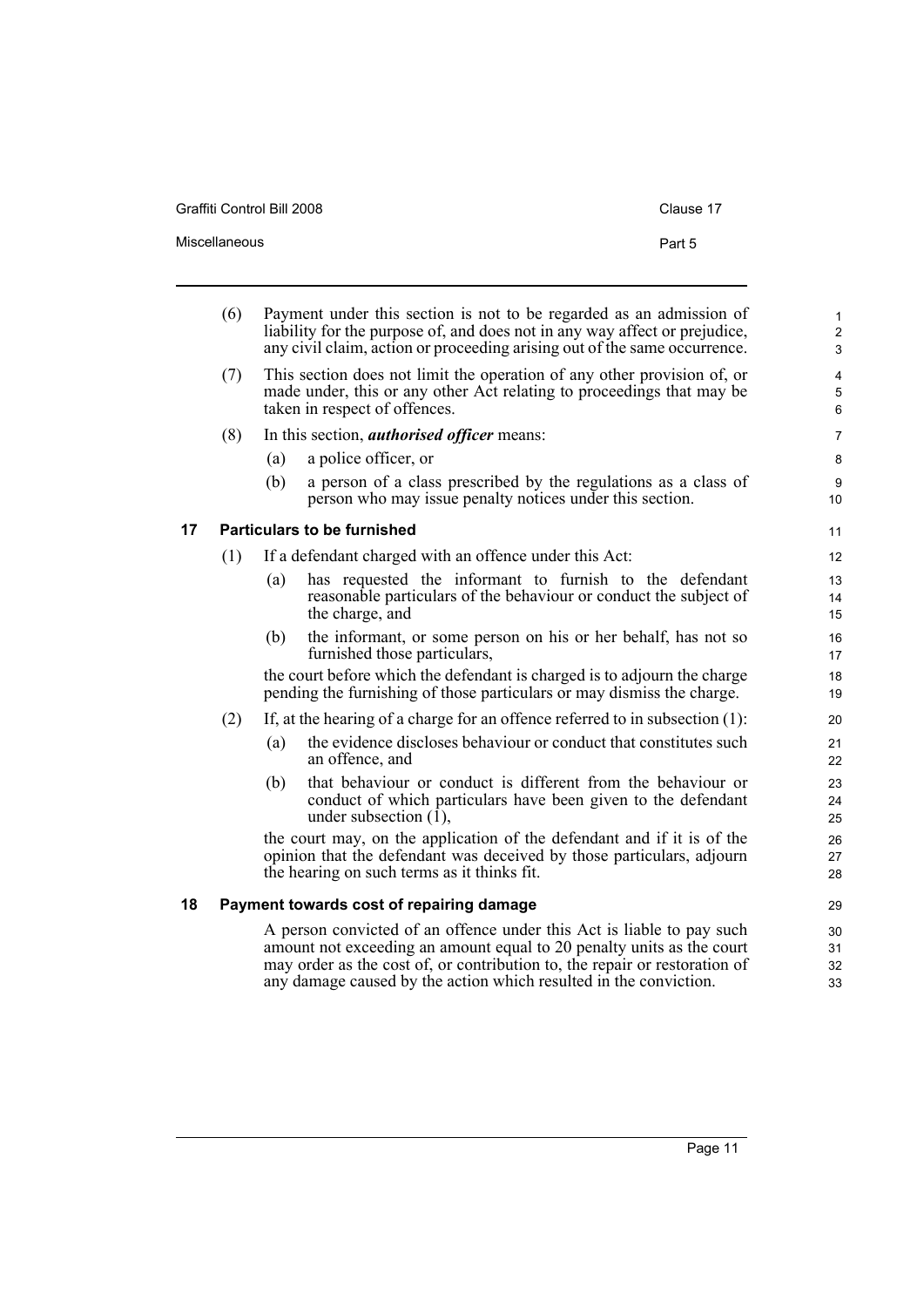#### Clause 19 Graffiti Control Bill 2008

Part 5 Miscellaneous

<span id="page-17-4"></span><span id="page-17-3"></span><span id="page-17-2"></span><span id="page-17-1"></span><span id="page-17-0"></span>

| 19 |     | <b>Regulations</b>                                                                                                                                                                                                                                                          | $\mathbf{1}$                               |
|----|-----|-----------------------------------------------------------------------------------------------------------------------------------------------------------------------------------------------------------------------------------------------------------------------------|--------------------------------------------|
|    |     | The Governor may make regulations, not inconsistent with this Act, for<br>or with respect to any matter that by this Act is required or permitted to<br>be prescribed or that is necessary or convenient to be prescribed for<br>carrying out or giving effect to this Act. | $\overline{2}$<br>3<br>$\overline{4}$<br>5 |
| 20 |     | <b>Proceedings for offences</b>                                                                                                                                                                                                                                             | 6                                          |
|    |     | Proceedings for an offence under this Act may be dealt with summarily<br>before the Local Court.                                                                                                                                                                            | $\overline{7}$<br>8                        |
| 21 |     | Savings, transitional and other provisions                                                                                                                                                                                                                                  | 9                                          |
|    |     | Schedule 1 has effect.                                                                                                                                                                                                                                                      | 10                                         |
| 22 |     | <b>Amendment of other legislation</b>                                                                                                                                                                                                                                       | 11                                         |
|    |     | The Acts and statutory instruments specified in Schedule 2 are amended<br>as set out in that Schedule.                                                                                                                                                                      | 12<br>13                                   |
| 23 |     | <b>Review of Act</b>                                                                                                                                                                                                                                                        | 14                                         |
|    | (1) | The Minister is to review this Act to determine whether the policy<br>objectives of the Act remain valid and whether the terms of the Act<br>remain appropriate for securing those objectives.                                                                              | 15<br>16<br>17                             |
|    | (2) | The review is to be undertaken as soon as possible after the period of<br>3 years from the date of assent to this Act.                                                                                                                                                      | 18<br>19                                   |
|    | (3) | A report on the outcome of the review is to be tabled in each House of<br>Parliament within 12 months after the end of the period of 3 years.                                                                                                                               | 20<br>21                                   |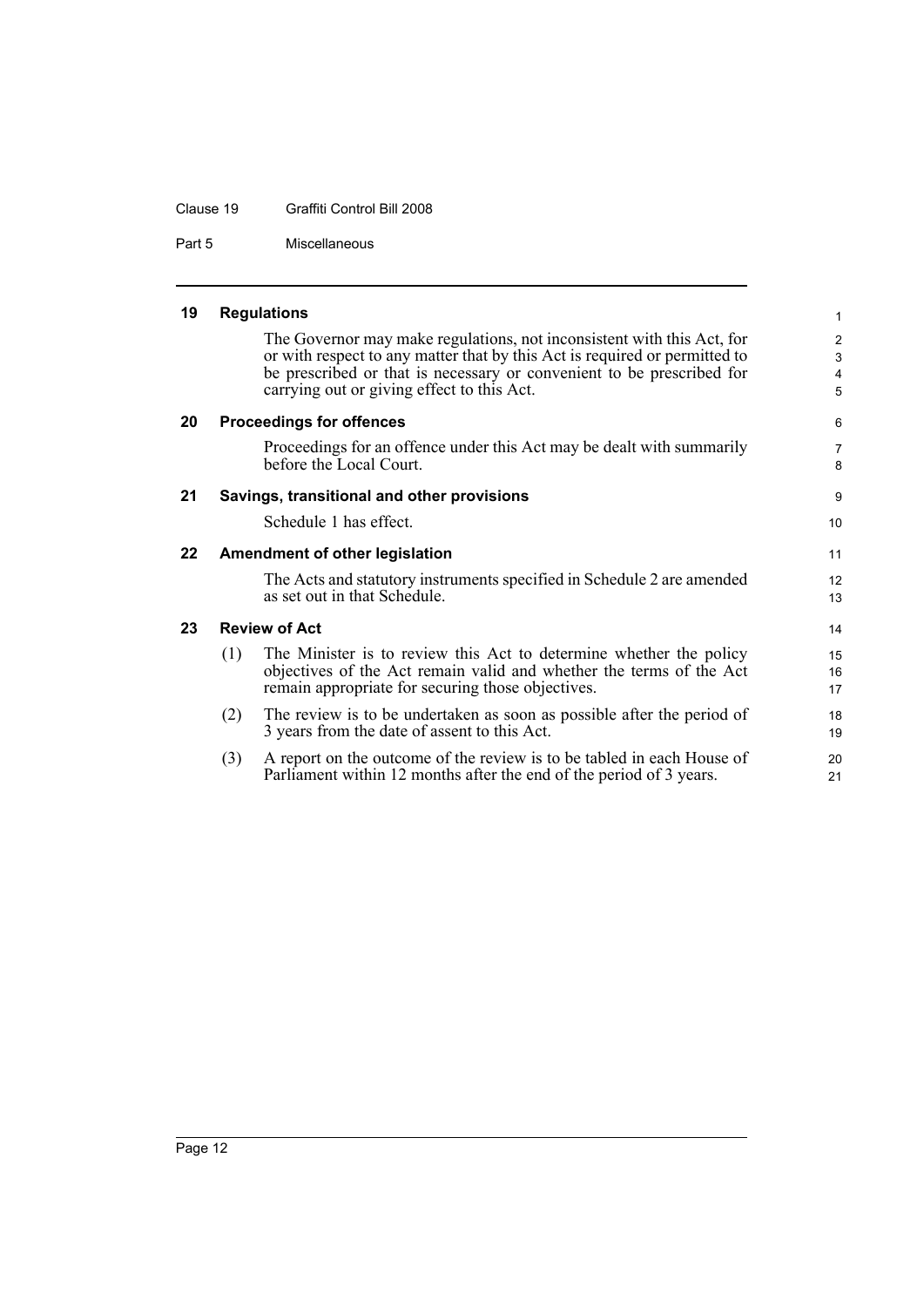Savings, transitional and other provisions Schedule 1 and the state of the Schedule 1

1  $\mathfrak{p}$ 

3

4

 $20$ 21

## <span id="page-18-0"></span>**Schedule 1 Savings, transitional and other provisions** (Section 21) **Part 1 General 1 Regulations** (1) The regulations may contain provisions of a savings or transitional nature consequent on the enactment of the following Acts: this Act (2) Any such provision may, if the regulations so provide, take effect from the date of assent to the Act concerned or a later date. (3) To the extent to which any such provision takes effect from a date that is earlier than the date of its publication in the Gazette, the provision does not operate so as: (a) to affect, in a manner prejudicial to any person (other than the State or an authority of the State), the rights of that person existing before the date of its publication, or (b) to impose liabilities on any person (other than the State or an authority of the State) in respect of anything done or omitted to be done before the date of its publication. **Part 2 Provisions consequent on enactment of this Act 2 Graffiti removal work by local councils** (1) Anything done by a local council under section 67A or 67B of the *Local Government Act 1993* is, to the extent that it had effect immediately before the repeal of those sections by this Act, taken to have been done and to have effect under Part 4 of this Act. (2) A register of graffiti removal work kept in accordance with section 67C of the *Local Government Act 1993* (as in force immediately before its repeal by this Act) is taken to be a register of graffiti removal work kept

in accordance with section 13 of this Act.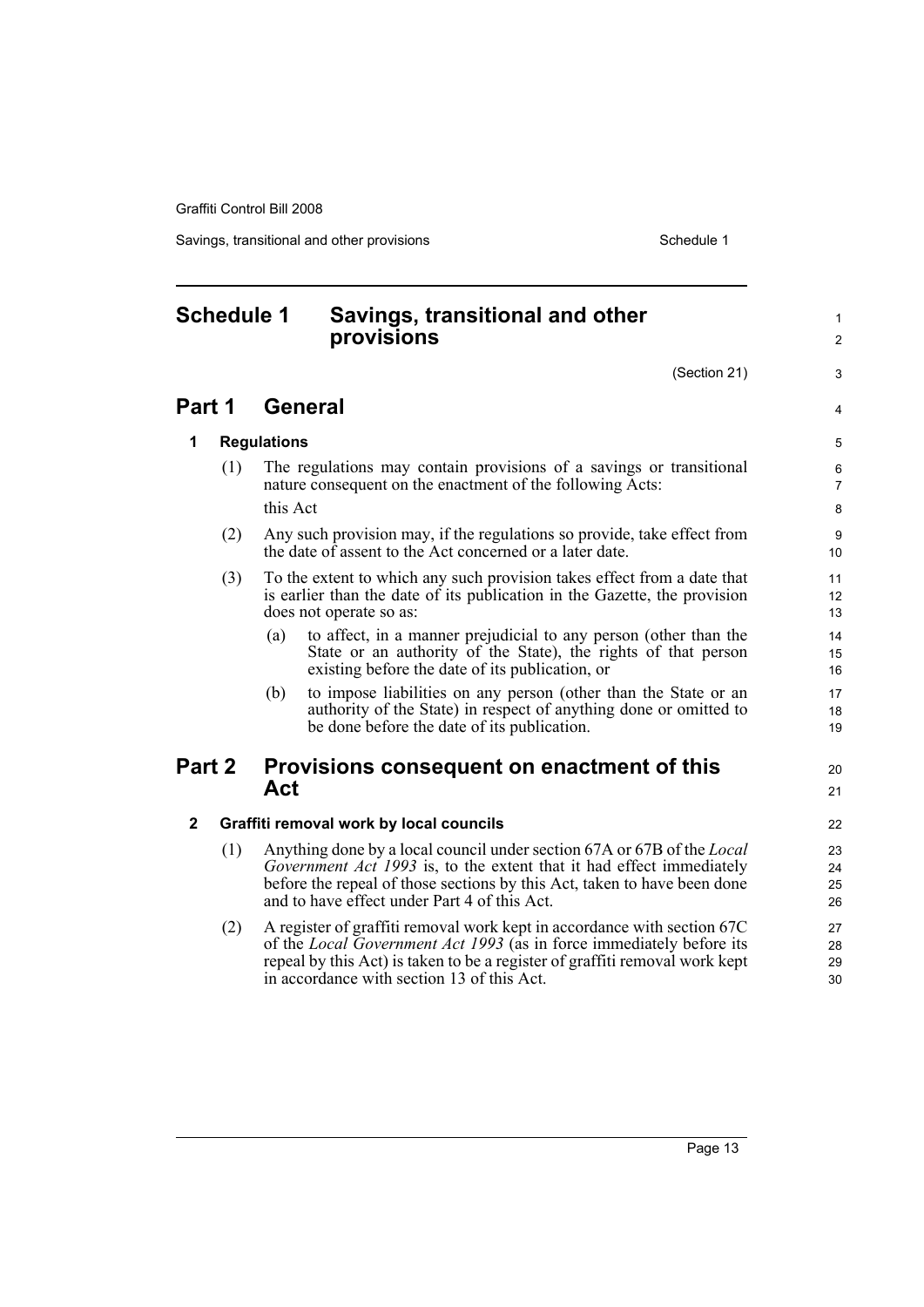Schedule 2 Amendment of other legislation

<span id="page-19-0"></span>

|       | <b>Schedule 2</b><br>Amendment of other legislation                                                                                                                                                                                            | 1                        |
|-------|------------------------------------------------------------------------------------------------------------------------------------------------------------------------------------------------------------------------------------------------|--------------------------|
|       | (Section 22)                                                                                                                                                                                                                                   | $\overline{2}$           |
| 2.1   | <b>Crown Lands (General Reserves) By-law 2006</b>                                                                                                                                                                                              | 3                        |
|       | <b>Clause 22 Conduct prohibited in reserve</b><br>Omit clause $22(1)$ (f).                                                                                                                                                                     | 4<br>5                   |
| 2.2   | <b>Fines Act 1996 No 99</b>                                                                                                                                                                                                                    | 6                        |
|       | Schedule 1 Statutory provisions under which penalty notices issued<br>Insert in alphabetical order of Acts:<br>Graffiti Control Act 2008, section 16                                                                                           | $\overline{7}$<br>8<br>9 |
| 2.3   | <b>Local Government Act 1993 No 30</b>                                                                                                                                                                                                         | 10                       |
| [1]   | Section 12 What information is publicly available?<br>Omit the last bullet point paragraph of section 12 (1). Insert instead:<br>the register of graffiti removal work kept in accordance<br>with section 13 of the Graffiti Control Act 2008. | 11<br>12<br>13<br>14     |
| [2]   | <b>Section 67 Private works</b><br>Omit "section 67A or 67B" from section 67 (6).<br>Insert instead "Part 4 of the Graffiti Control Act 2008".                                                                                                 | 15<br>16<br>17           |
| $[3]$ | Chapter 6, Part 3, Division 4 Graffiti removal work<br>Omit the Division.                                                                                                                                                                      | 18<br>19                 |
| [4]   | Section 356 Can a council financially assist others?<br>Omit the note to section 356 (4). Insert instead:<br>Note. Part 4 of the Graffiti Control Act 2008 deals with graffiti removal<br>work.                                                | 20<br>21<br>22<br>23     |
| [5]   | <b>Section 610A Application of Division</b><br>Omit "section 67A" from section 610A (1) (e).<br>Insert instead "section 11 of the Graffiti Control Act 2008".                                                                                  | 24<br>25<br>26           |
|       |                                                                                                                                                                                                                                                |                          |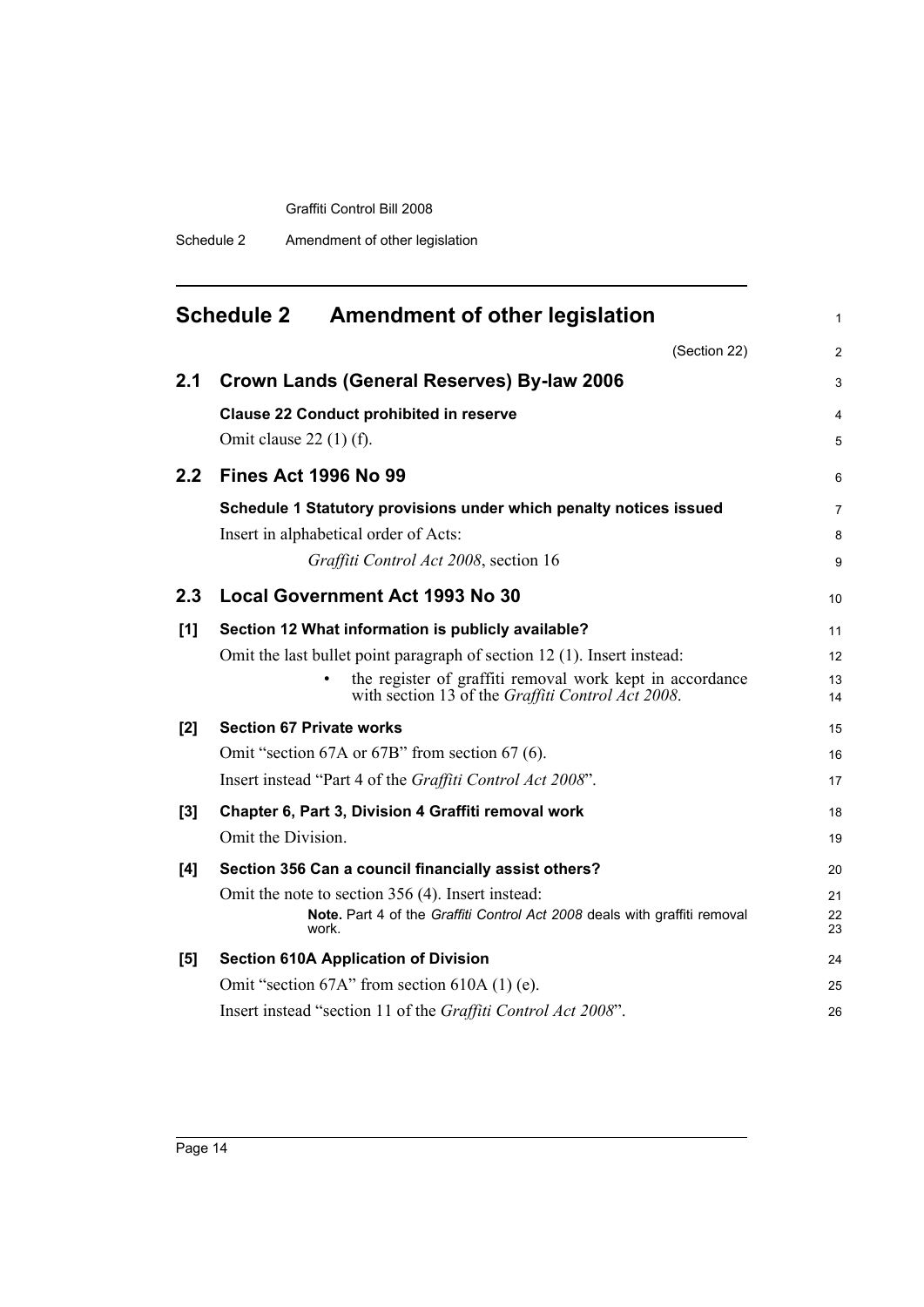| Amendment of other legislation | Schedule 2 |
|--------------------------------|------------|
|--------------------------------|------------|

| [6] |                                  |                  | <b>Section 730 Compensation</b>                                                                                                                                                                                                 | 1                    |
|-----|----------------------------------|------------------|---------------------------------------------------------------------------------------------------------------------------------------------------------------------------------------------------------------------------------|----------------------|
|     |                                  |                  | Omit "section 67B (5), 128 or 198" from section 730 (1).                                                                                                                                                                        | $\overline{2}$       |
|     |                                  |                  | Insert instead "section 12 (5) of the <i>Graffiti Control Act 2008</i> or section 128<br>or 198 of this Act".                                                                                                                   | 3<br>4               |
| 2.4 |                                  |                  | <b>Rail Safety (General) Regulation 2003</b>                                                                                                                                                                                    | 5                    |
| [1] |                                  | <b>Clause 36</b> |                                                                                                                                                                                                                                 | 6                    |
|     | Omit the clause. Insert instead: |                  |                                                                                                                                                                                                                                 | $\overline{7}$       |
|     | 36                               |                  | Vandalism and fixing posters                                                                                                                                                                                                    | 8                    |
|     |                                  | (1)              | A person must not:                                                                                                                                                                                                              | 9                    |
|     |                                  |                  | affix any poster to, or<br>(a)                                                                                                                                                                                                  | 10                   |
|     |                                  |                  | (b)<br>destroy or damage,                                                                                                                                                                                                       | 11                   |
|     |                                  |                  | any train, any part of the infrastructure of a railway or any<br>property on railway land or monorail works.                                                                                                                    | 12<br>13             |
|     |                                  |                  | Maximum penalty: 20 penalty units.                                                                                                                                                                                              | 14                   |
|     |                                  |                  | Note. Offences relating to graffiti are contained in Part 2 of the Graffiti<br>Control Act 2008.                                                                                                                                | 15<br>16             |
|     |                                  | (2)              | A person must not, without reasonable excuse, have in his or her<br>possession on any train, any part of a railway, on any railway land<br>or on any part of monorail works any thing intended for use in<br>damaging property. | 17<br>18<br>19<br>20 |
|     |                                  |                  | Maximum penalty: 10 penalty units.                                                                                                                                                                                              | 21                   |
|     |                                  | (3)              | This clause does not apply to an authorised officer in the<br>execution of his or her duty.                                                                                                                                     | 22<br>23             |
| [2] |                                  |                  | <b>Clause 39 Direction to leave train or premises</b>                                                                                                                                                                           | 24                   |
|     |                                  |                  | Omit clause 39 (1). Insert instead:                                                                                                                                                                                             | 25                   |
|     |                                  | (1)              | If, in the opinion of an authorised officer, a person is committing:                                                                                                                                                            | 26                   |
|     |                                  |                  | an offence under this Part, or<br>(a)                                                                                                                                                                                           | 27                   |
|     |                                  |                  | an offence under section 4 of the Graffiti Control Act 2008<br>(b)<br>in relation to a train, any part of the infrastructure of a<br>railway or any property on railway land or monorail works,                                 | 28<br>29<br>30       |
|     |                                  |                  | the authorised officer may direct the person to leave the train,<br>railway land or part of the monorail works concerned.                                                                                                       | 31<br>32             |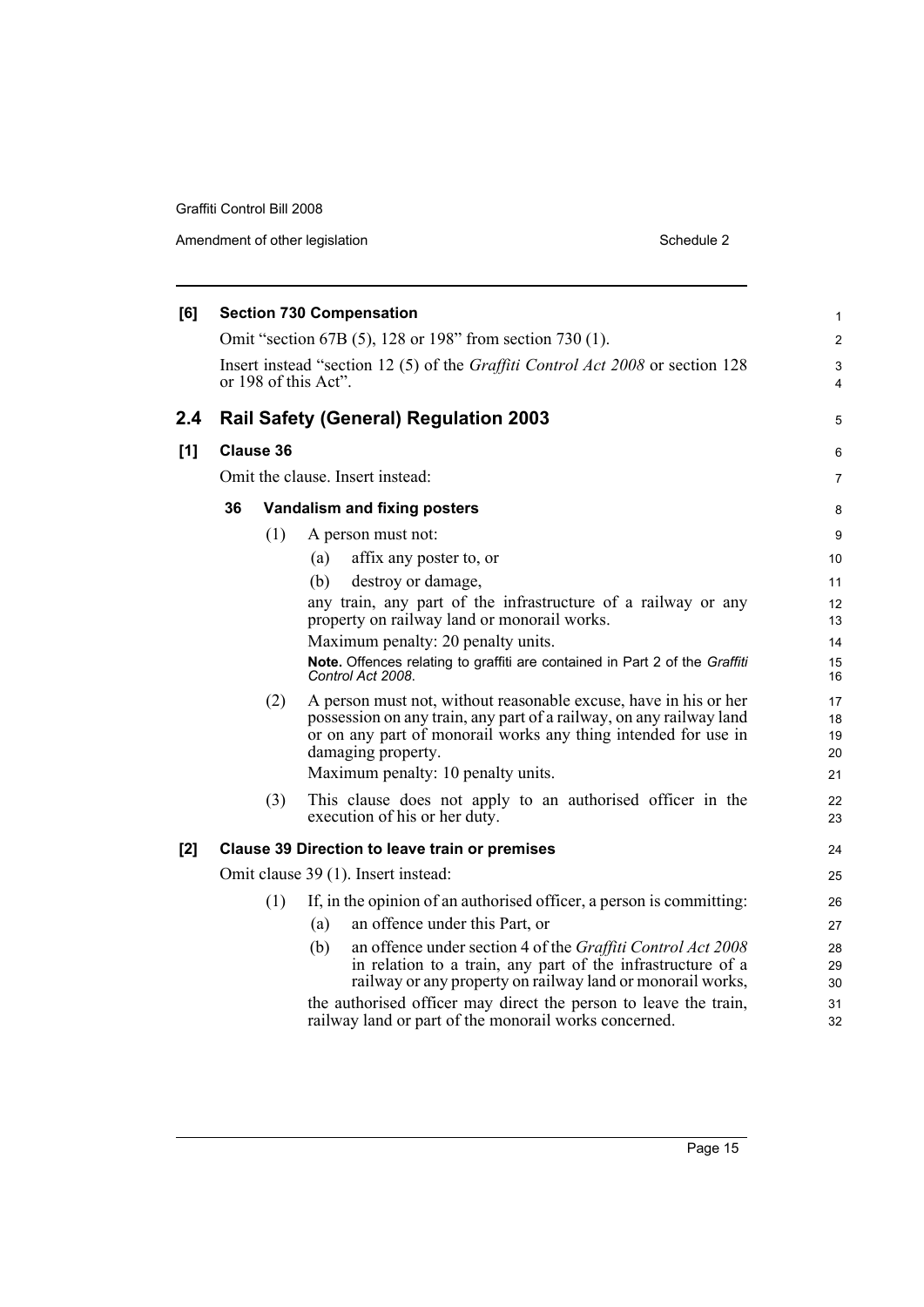| 2.5 | <b>Summary Offences Act 1988 No 25</b>                                                                                                                   | $\mathbf{1}$   |
|-----|----------------------------------------------------------------------------------------------------------------------------------------------------------|----------------|
| [1] | <b>Section 3 Definitions</b>                                                                                                                             | 2              |
|     | Omit the definitions of spray can, spray paint and spray paint can from<br>section $3(1)$ .                                                              | 3<br>4         |
| [2] | <b>Section 9 Defacing walls</b>                                                                                                                          | 5              |
|     | Omit the section.                                                                                                                                        | 6              |
| [3] | Section 10A Damaging and defacing property by means of spray paint                                                                                       | $\overline{7}$ |
|     | Omit the section.                                                                                                                                        | 8              |
| [4] | Section 10B Possession of spray paint                                                                                                                    | 9              |
|     | Omit the section.                                                                                                                                        | 10             |
| [5] | Section 10C Sale of spray paint cans to persons under 18                                                                                                 | 11             |
|     | Omit the section.                                                                                                                                        | 12             |
| [6] | Section 10D Unsecured display by retailers of spray paint cans                                                                                           | 13             |
|     | Omit the section.                                                                                                                                        | 14             |
| [7] | Section 10E Confiscation of spray paint cans from minors                                                                                                 | 15             |
|     | Omit the section.                                                                                                                                        | 16             |
| [8] | Section 29A Penalty notices: custody of knives in public place or school                                                                                 | 17             |
|     | Omit "10C or" from section 29A (1) and (3) wherever occurring.                                                                                           | 18             |
| 2.6 | <b>Summary Offences Regulation 2005</b>                                                                                                                  | 19             |
| [1] | Part 2A Seized spray paint cans                                                                                                                          | 20             |
|     | Omit the Part.                                                                                                                                           | 21             |
| [2] | <b>Clause 11</b>                                                                                                                                         | 22             |
|     | Omit the clause. Insert instead:                                                                                                                         | 23             |
|     | 11<br>Penalty notices: custody of knives in public place or school                                                                                       | 24             |
|     | For the purposes of section 29A (1) of the Act, the amount<br>prescribed in respect of an offence under section 11C of the Act<br>$\frac{1}{1}$ s \$550. | 25<br>26<br>27 |